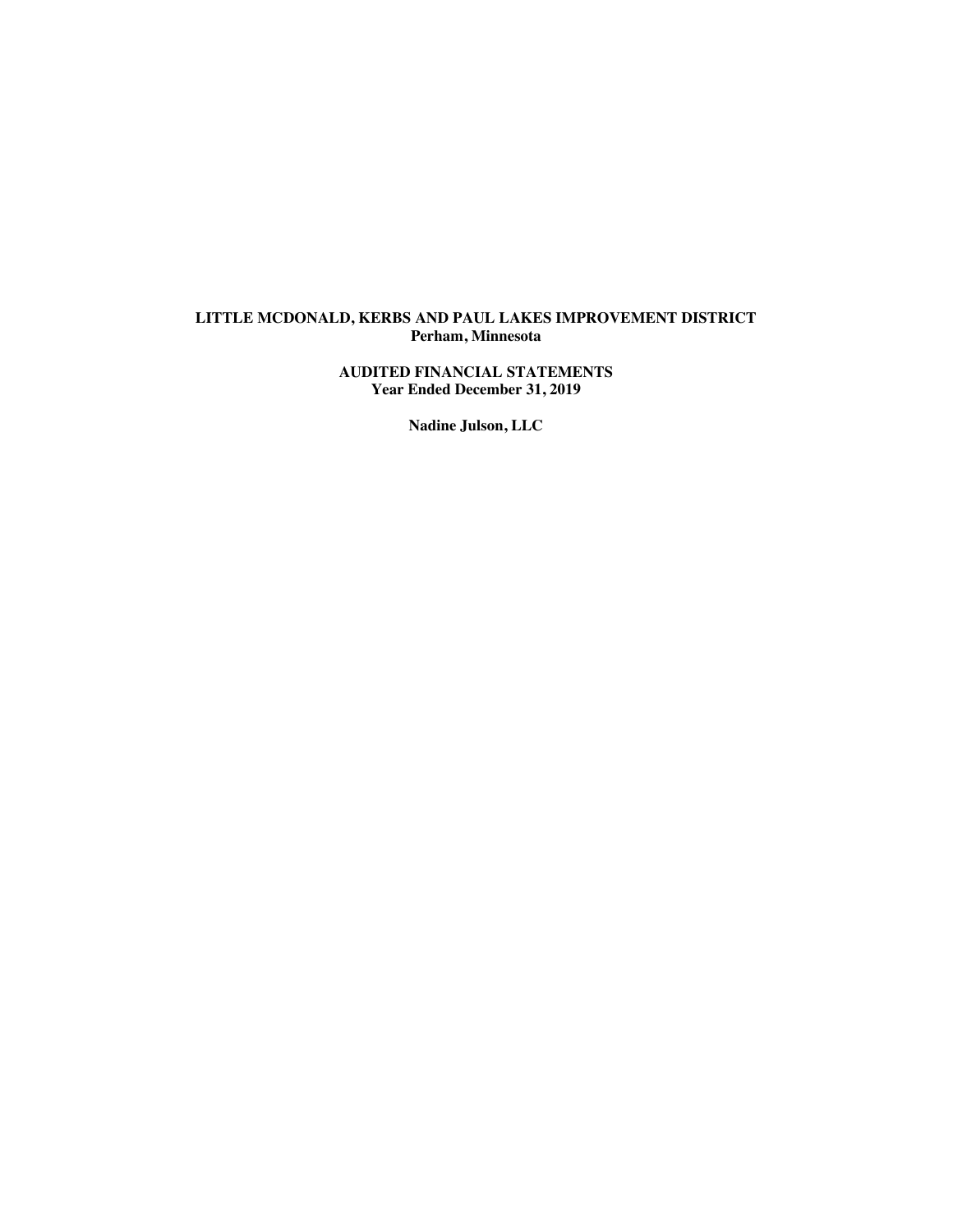### **TABLE OF CONTENTS December 31, 2019**

|                                                                                                                                                                                                                                                            | Page(s)   |
|------------------------------------------------------------------------------------------------------------------------------------------------------------------------------------------------------------------------------------------------------------|-----------|
| Official Directory (Unaudited)                                                                                                                                                                                                                             | 1         |
| <b>INDEPENDENT AUDITOR'S REPORT</b>                                                                                                                                                                                                                        | $2 - 4$   |
| <b>BASIC FINANCIAL STATEMENTS</b>                                                                                                                                                                                                                          |           |
| <b>Statement of Net Cash Position</b>                                                                                                                                                                                                                      | 5         |
| Statement of Activities Arising from Cash Transactions                                                                                                                                                                                                     | 6         |
| Statement of Balances Arising from Cash Transactions - Governmental Funds                                                                                                                                                                                  | 7         |
| Statement of Cash Receipts, Disbursements, and Changes in Cash Fund Balances -<br><b>Governmental Funds</b>                                                                                                                                                | 8         |
| Notes to Financial Statements                                                                                                                                                                                                                              | $9 - 12$  |
| OTHER SUPPLEMENTARY INFORMATION                                                                                                                                                                                                                            |           |
| Budgetary Comparison Schedule - Cash Basis - General Fund                                                                                                                                                                                                  | 13        |
| Schedule of Indebtedness                                                                                                                                                                                                                                   | 14        |
| Schedule of Accounts Receivable                                                                                                                                                                                                                            | 15        |
| Schedule of Accounts Payable                                                                                                                                                                                                                               | 16        |
| <b>INDEPENDENT AUDITOR'S REPORT ON INTERNAL CONTROL OVER</b><br><b>FINANCIAL REPORTING AND ON COMPLIANCE AND OTHER</b><br><b>MATTERS BASED ON AN AUDIT OF FINANCIAL STATEMENTS</b><br>PERFORMED IN ACCORDANCE WITH GOVERNMENT AUDITING<br><b>STANDARDS</b> | $17 - 18$ |
| <b>INDEPENDENT AUDITOR'S REPORT ON MINNESOTA LEGAL</b><br><b>COMPLIANCE</b>                                                                                                                                                                                | 19        |
| Schedule of Findings and Questioned Costs                                                                                                                                                                                                                  | $20 - 21$ |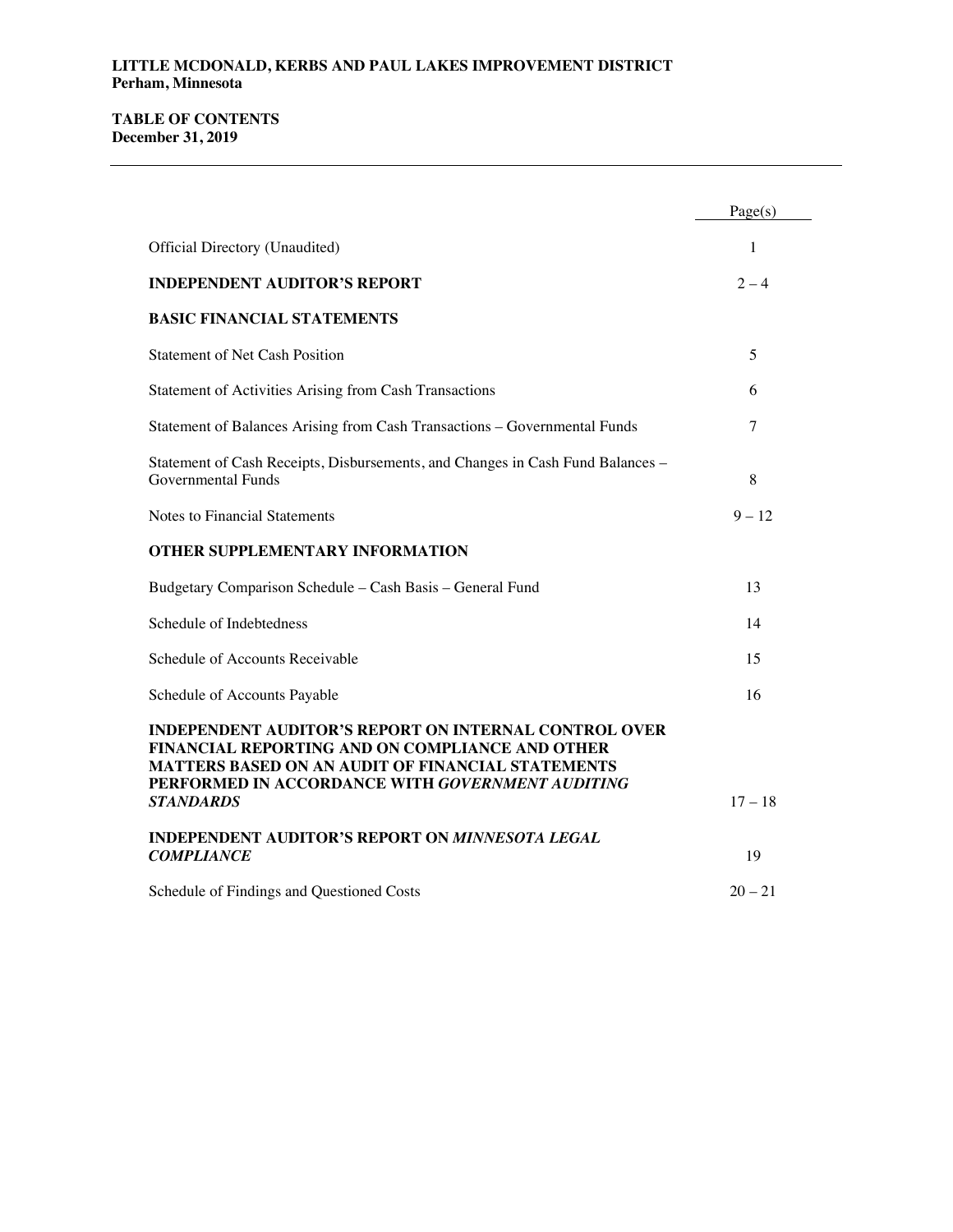### **OFFICIAL DIRECTORY December 31, 2019**

| Jim Nigg            | President           |
|---------------------|---------------------|
| Blair Anderson      | Vice President      |
| Bill Putnam         | Treasurer           |
| Dan Gleason         | <b>Board Member</b> |
| Denny Davidson      | <b>Board Member</b> |
| Boone Caughey       | <b>Board Member</b> |
| <b>Steve Nelson</b> | <b>Board Member</b> |
| Steve Kulik         | <b>Board Member</b> |
| Mark Plencener      | <b>Board Member</b> |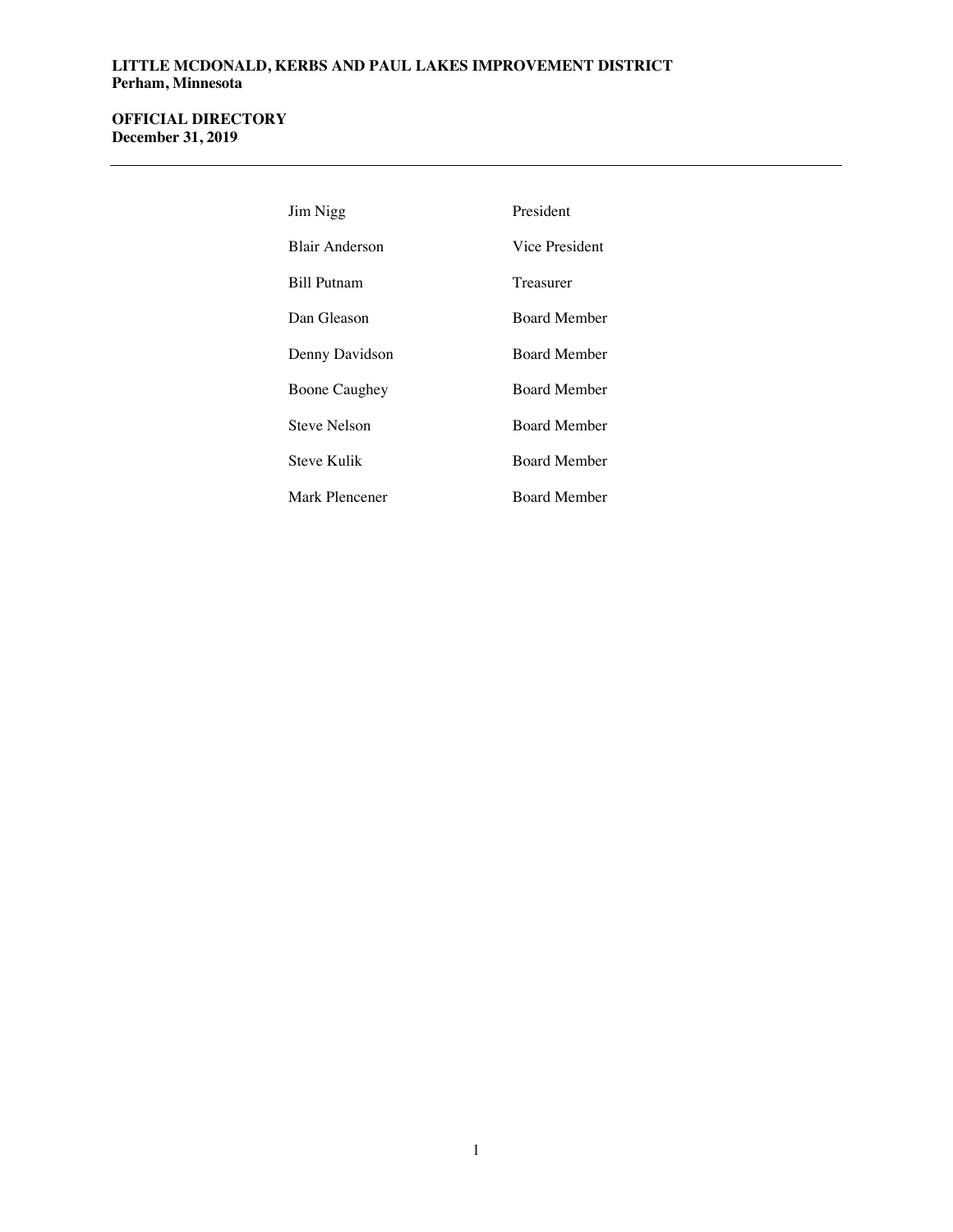

### **INDEPENDENT AUDITOR'S REPORT**

Board of Directors Little Mcdonald, Kerbs and Paul Lakes Improvement District Perham, Minnesota

### *Report on the Financial Statements*

We have audited the accompanying financial statements of the governmental activities and each major fund of the Little Mcdonald, Kerbs and Paul Lakes Improvement District, Perham, Minnesota as of and for the year ended December 31, 2019, and the related notes to the financial statements, which collectively comprise the District's basic financial statements as listed in the table of contents.

### *Management's Responsibility for the Financial Statements*

Management is responsible for the preparation and fair presentation of these financial statements in accordance with the basis of accounting described in Note 1; this includes determining that the regulatory basis of accounting is an acceptable basis for the preparation of the financial statements in the circumstances. Management is also responsible for the design, implementation, and maintenance of internal control relevant to the preparation and fair presentation of the financial statements that are free from material misstatement, whether due to fraud or error.

### *Auditor's Responsibility*

Our responsibility is to express an opinion on these financial statements based on our audit. We conducted our audit in accordance with auditing standards generally accepted in the United States of America and the standards applicable to financial audits contained in the Government Auditing Standards, issued by the Comptroller General of the United States. Those standards require that we plan and perform the audit to obtain reasonable assurance about whether the financial statements are free of material misstatement.

An audit involves performing procedures to obtain audit evidence about the amounts and disclosures in the financial statements. The procedures selected depend on the auditor's judgment, including the assessment of the risks of material misstatement of the financial statements, whether due to fraud or error. In making those risk assessments, the auditor considers internal control relevant to the entity's preparation and fair presentation of the financial statements in order to design audit procedures that are appropriate in the circumstances, but not for the purpose of expressing an opinion on the effectiveness of the entity's internal control. Accordingly, we express no such opinion. An audit also includes evaluating the appropriateness of accounting policies used and the reasonableness of significant accounting estimates made by management, as well as evaluating the overall presentation of the financial statements.

### Nadine Julson, LLC

*506 Dakota Ave. Wahpeton, ND 58075 www.julsoncpa.com P 701.642.8146 F 701.642.8165*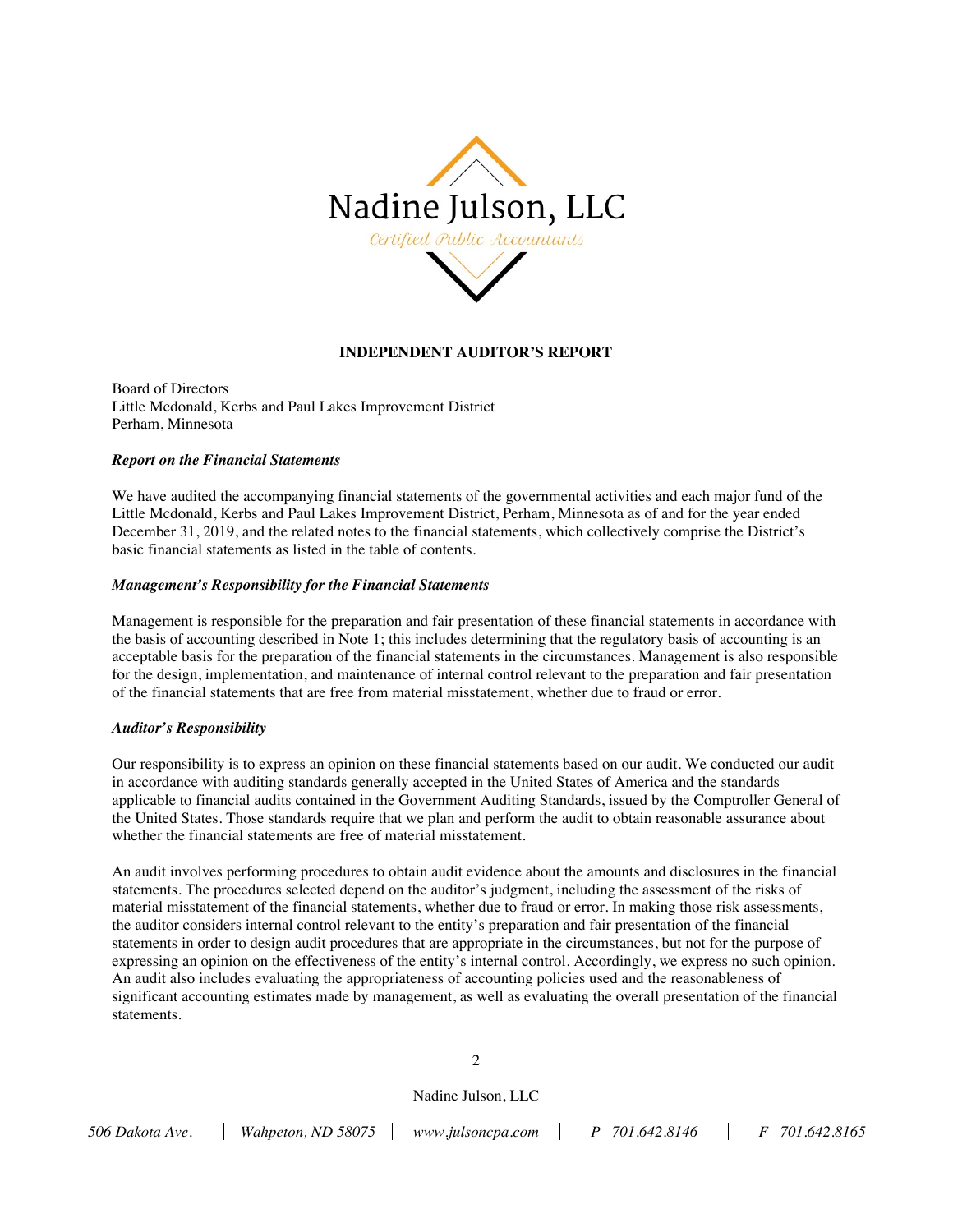We believe the audit evidence we have obtained is sufficient and appropriate to provide a basis for our audit opinions.

### *Basis for Adverse Opinion on U.S. Generally Accepted Accounting Principles*

In our opinion, because of the significance of the matter discussed in the "Basis for Adverse Opinion on U.S. Generally Accepted Accounting Principles" paragraph, the financial statements referred to above do not present fairly, in accordance with accounting principles generally accepted in the United States of America, the financial position of each fund of the District as of December 31, 2019, or changes in financial position and, where applicable, cash flows thereof for the year then ended.

### *Opinion on Regulatory Basis of Accounting*

In our opinion, the financial statements referred to above present fairly, in all material respects, the respective financial position of the governmental activities and each major fund of the District, as of December 31, 2019, and the respective changes in financial position and, where applicable, cash flows thereof for the year then ended in accordance with the basis of accounting described in Note 1.

### *Other Matters*

### *Other Information*

Our audit was conducted for the purpose of forming opinions on the financial statements that collectively comprise the Little Mcdonald, Kerbs and Paul Lakes Improvement District's financial statements as a whole. The official directory, budgetary comparison schedule – cash basis – general fund, schedule of indebtedness, schedule of accounts receivable, and schedule of accounts payable are presented for purposes of additional analysis and are not a required part of the financial statements.

The budgetary comparison schedule – cash basis – general fund, schedule of indebtedness, schedule of accounts receivable, and schedule of accounts payable are the responsibility of management and were derived from and relate directly to the underlying accounting and other records used to prepare the financial statements. The information has been subjected to the auditing procedures applied in the audit of the financial statements and certain additional procedures, including comparing and reconciling such information directly to the underlying accounting and other records used to prepare the financial statements or to the financial statements themselves, and other additional procedures in accordance with auditing standards generally accepted in the United States of America. In our opinion, the information is fairly stated in all material respects in relation to the financial statements as a whole.

The official directory has not been subjected to the auditing procedures applied in the audit of the basic financial statements and, accordingly, we do not express an opinion or provide any assurance on them.

### *Other Reporting Required by Government Auditing Standards*

In accordance with Government Auditing Standards, we have also issued a report dated August 13, 2020 on our consideration of the District's internal control over financial reporting and on our tests of its compliance with certain provisions of laws, regulations, contracts, grant agreements, and other matters. The purpose of that report is solely to describe the scope of our testing of internal control over financial reporting and compliance and the results of that testing, and not to provide an opinion on the effectiveness of the District's internal control over financial reporting or on compliance. This report is an integral part of a *Government Auditing Standards* audit in considering the District's internal control over financial reporting and compliance.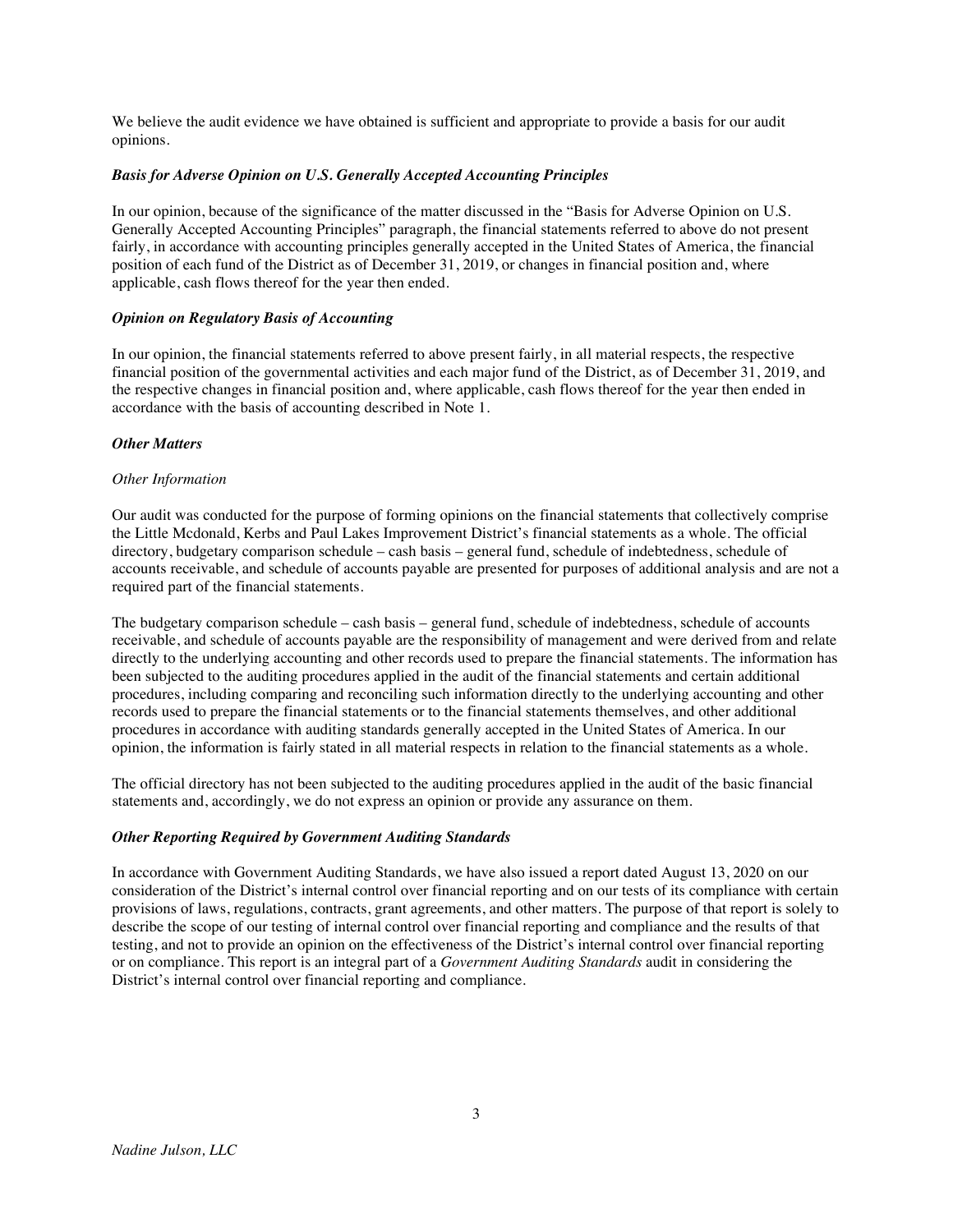### *Report on Other Legal and Regulatory Requirements*

In accordance with the Legal Compliance Audit Guide prepared by the Office of the State Auditor pursuant to Minn. Stat. §6.65, we have also issued a report dated August 13, 2020, on our consideration of the District's compliance with aspects of the provisions of the Minnesota Legal Compliance Audit Guide for Other Political Subdivisions. The purpose of that report is to describe the scope of our testing of compliance and the results of that testing, and not directed primarily toward obtaining knowledge of noncompliance. That report is an integral part of procedures performed in accordance with the Office of the State Auditor's Minnesota Legal Compliance Audit Guide for Other Political Subdivisions in considering the District's compliance with certain regulatory requirements pursuant to Minn. Stat. §6.65.

Native Julian LLC

Nadine Julson, LLC Wahpeton, ND August 13, 2020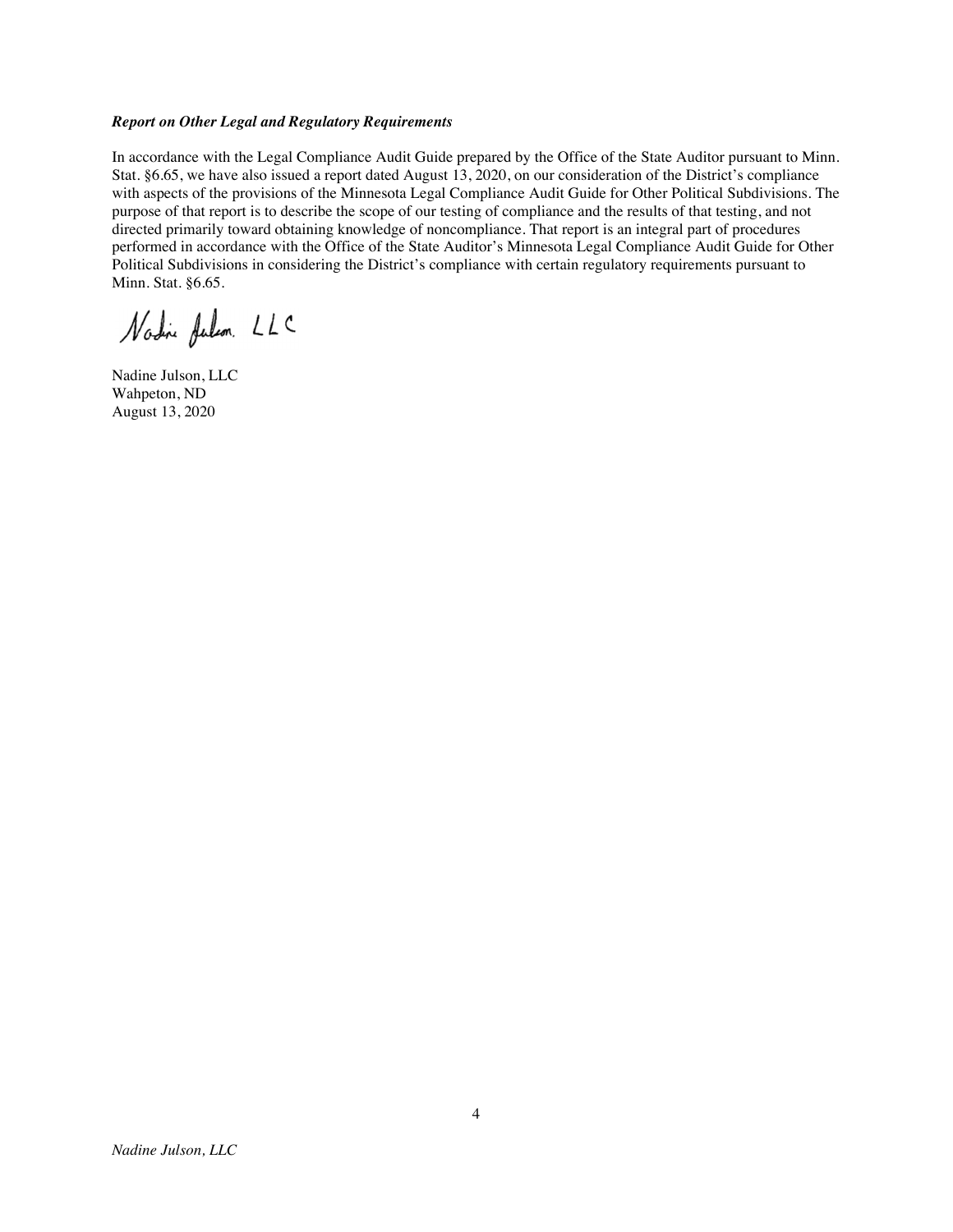### **STATEMENT OF NET CASH POSITION Year Ended December 31, 2019**

|                           |   | Governmental<br>Activities |
|---------------------------|---|----------------------------|
| Assets                    |   |                            |
| Cash and Cash Equivalents | S | 582,651                    |
| Net Cash Position         |   |                            |
| Restricted                |   | 248,898                    |
| Committed                 |   | 91,000                     |
| <b>Unrestricted</b>       |   | 242,753                    |
| Total Net Cash Position   |   | 582,651                    |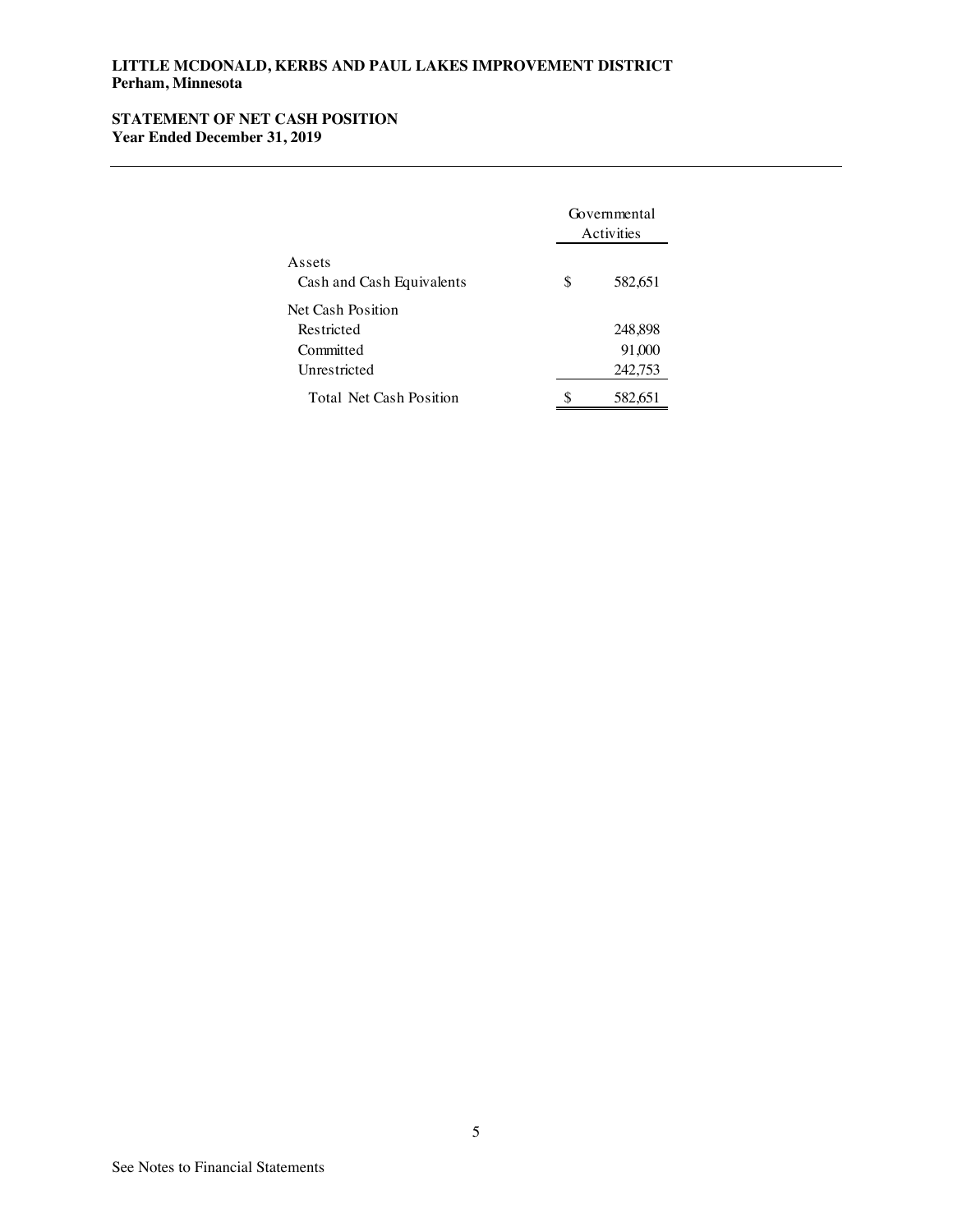# LITTLE MCDONALD, KERBS AND PAUL LAKES IMPROVEMENT DISTRICT<br>Perham, Minnesota **LITTLE MCDONALD, KERBS AND PAUL LAKES IMPROVEMENT DISTRICT , Minnesota**

### **STATEMENT OF ACTIVITIES ARISING FROM CASH TRANSACTIONS**<br>Years Ended December 31, 2019 **STATEMENT OF ACTIVITIES ARISING FROM CASH TRANSACTIONS Ended December 31, 2019**

| ↮<br>582,651                                           |                              |             |                      | Net Cash Position, End of Year<br>Net Cash Position, Beginning of Year |
|--------------------------------------------------------|------------------------------|-------------|----------------------|------------------------------------------------------------------------|
| 645,826                                                |                              |             |                      |                                                                        |
| (63,175)                                               |                              |             |                      | Change in Net Cash Position                                            |
| 78,891                                                 |                              |             |                      | Total General Receipts                                                 |
|                                                        |                              |             |                      | Miscellaneous                                                          |
| $\begin{array}{c} 1.284 \\ 1.180 \\ 8.229 \end{array}$ |                              |             |                      | Investment Earnings                                                    |
|                                                        |                              |             |                      | Intergovernmental                                                      |
| 68,198                                                 |                              |             |                      | General Receipts<br>Property Taxes                                     |
| (142,066)                                              | 1,648,11                     |             | 1,790,177            | Total Governmental Activities                                          |
| (21,749)                                               |                              |             | 21,749               | Issuance Costs                                                         |
| (36,354)                                               |                              |             | 36,354               | Interest Expense                                                       |
| (1,500,000)                                            |                              |             | 229,193<br>1,500,000 | Principal Payments                                                     |
| 1,418,918                                              | ,648,11                      |             |                      | Conservation of Natural Resources                                      |
| ↮<br>(2, 881)                                          | ↔                            | ↔           | ِص<br>2,881          | General Government                                                     |
|                                                        |                              |             |                      | Governmental Activities                                                |
|                                                        |                              |             |                      | Primary Government                                                     |
| Activities                                             | Contributions                | Services    | Disbursements        | Functions/Programs                                                     |
| Governmental                                           | Capital Grants and           | Charges for |                      |                                                                        |
| Primary Government                                     | Program Receipts and Sources |             |                      |                                                                        |
| (Uses) and Changes<br>in Net Cash<br>Position          |                              |             |                      |                                                                        |
| Net Cash Sources                                       |                              |             |                      |                                                                        |
|                                                        |                              |             |                      |                                                                        |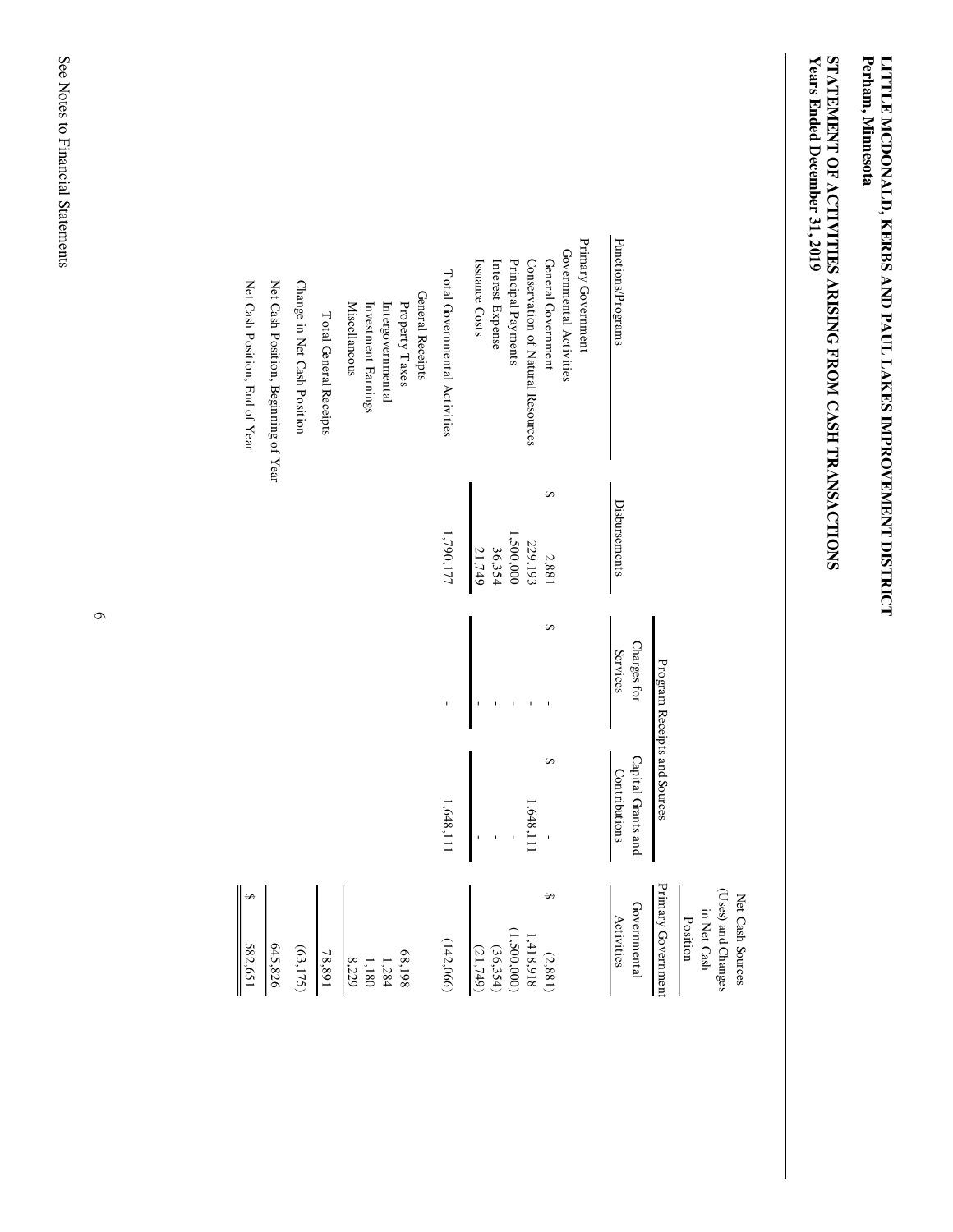### **STATEMENT OF BALANCES ARISING FROM CASH TRANSACTIONS – GOVERNMENTAL FUNDS December 31, 2019**

|                                |     | General Fund | 429 Fund      | Total<br>Governental<br>Funds |
|--------------------------------|-----|--------------|---------------|-------------------------------|
| Assets                         |     |              |               |                               |
| Cash and Cash Equivalents      | \$  | 333,753      | \$<br>248,898 | \$<br>582,651                 |
| Cash Fund Balance              |     |              |               |                               |
| Restricted                     |     |              | 248,898       | 248,898                       |
| Committed                      |     | 91,000       |               | 91,000                        |
| Unassigned                     |     | 242,753      |               | 242,753                       |
| <b>Total Cash Fund Balance</b> | \$. | 333,753      | 248,898       | \$<br>582,651                 |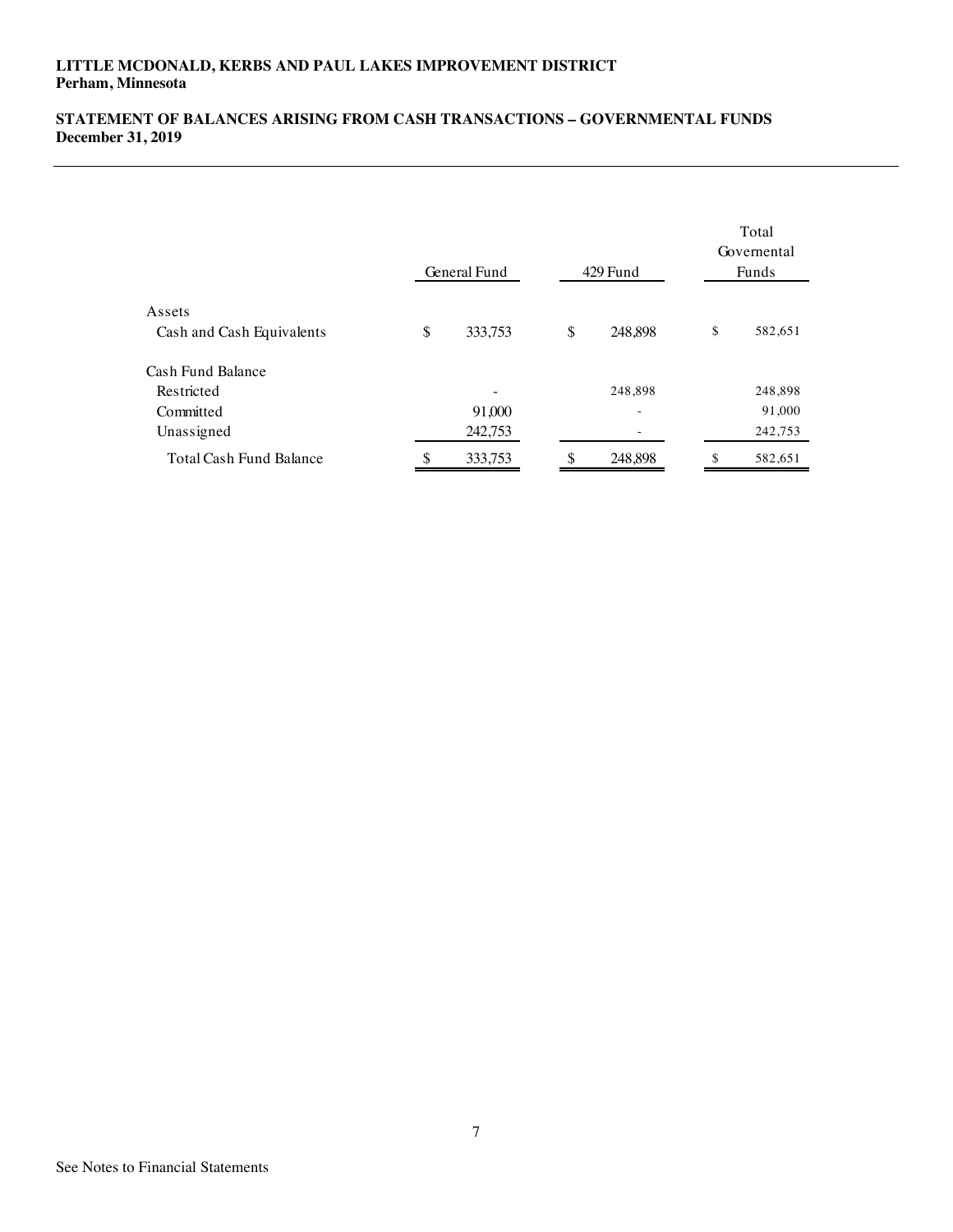### **STATEMENT OF CASH RECEIPTS, DISBURSEMENTS, AND CHANGES IN CASH FUND BALANCES – GOVERNMENTAL FUNDS Year Ended December 31, 2019**

|                                          |               |               | Total         |
|------------------------------------------|---------------|---------------|---------------|
|                                          |               |               | Governmental  |
|                                          | General Fund  | 429 Fund      | Funds         |
| <b>RECEIPTS</b>                          |               |               |               |
| Taxes                                    | \$<br>68,198  | \$            | \$<br>68,198  |
| <b>Intergovernmental Receipts</b>        | 1,284         |               | 1,284         |
| Special Assessments                      |               | 189,111       | 189,111       |
| <b>Investment Earnings</b>               | 1,030         | 150           | 1,180         |
| Miscellaneous                            | 8,229         |               | 8,229         |
| <b>Total Receipts</b>                    | 78,741        | 189,261       | 268,002       |
| <b>DISBURSEMENTS</b>                     |               |               |               |
| General Government                       | 2,881         |               | 2,881         |
| <b>Conservation of Natural Resources</b> | 103,792       | 125.401       | 229,193       |
| Principal Payments                       |               | 1,500,000     | 1,500,000     |
| Interest Expense                         |               | 36,354        | 36,354        |
| <b>Issuance Costs</b>                    |               | 21,749        | 21,749        |
| <b>Total Disbursements</b>               | 106.673       | 1,683,504     | 1,790,177     |
| Disbursements over Receipts              | (27, 932)     | (1,494,243)   | (1,522,175)   |
| OT HER FINANCING SOURCES                 |               |               |               |
| Transfer In                              | 5,938         |               | 5,938         |
| General Obligation Bond Proceeds         |               | 1,459,000     | 1,459,000     |
| Transfer Out                             |               | (5,938)       | (5,938)       |
| Total Other Financing Sources            | 5,938         | 1,453,062     | 1,459,000     |
| NET CHANGE IN CASH FUND BALANCE          | (21, 994)     | (41, 181)     | (63, 175)     |
| CASH FUND BALANCE, BEGINNING OF YEAR     | 355,747       | 290,079       | 645,826       |
| CASH FUND BALANCE, END OF YEAR           | \$<br>333,753 | \$<br>248,898 | \$<br>582,651 |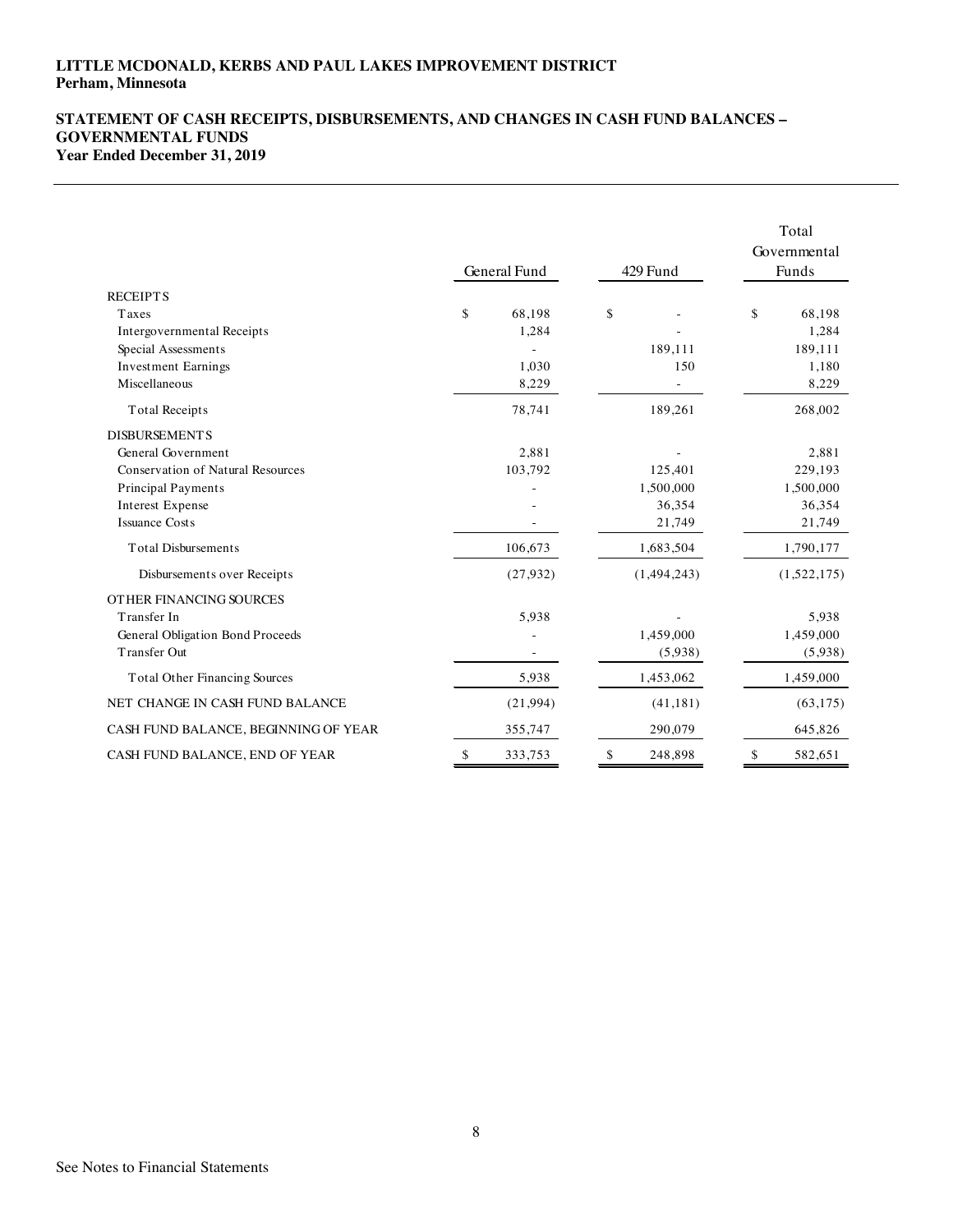### **NOTES TO FINANCIAL STATEMENTS Year Ended December 31, 2019**

### **NOTE 1 – SUMMARY OF SIGNIFICANT ACCOUNTING POLICIES**

The District's financial statements are prepared using accounting practices prescribed or permitted by the State of Minnesota Office of the State Auditor, which practices differ from accounting principles generally accepted in the United States of America. Governmental fund and proprietary fund financial statements are reported using the cash basis. The more significant accounting policies used by the District are discussed below.

### **A. Reporting Entity**

The Little Mcdonald, Kerbs and Paul Lakes Improvement District (LMKP LID) was established under Minn. Stat. §103B.501 by the Otter Tail County Board of Commissioners' Resolution No. 2002-18 and its order establishing the district, adopted June 11, 2002. The purpose of the District is to preserve and protect the lakes and to increase and enhance the use and enjoyment of the lakes.

The accompanying financial statements present the activities of the LMKP LID. The District has considered all potential component units for which the District is financially accountable and other organizations for which the nature and significance of their relationships with the District such that exclusion would cause the District's financial statements to be misleading or incomplete. GASB has set forth criteria to be considered in determining financial accountability. This criterion includes appointing a voting majority of an organization's governing body and (1) the ability of the LMKP LID to impose its will on that organization or (2) the potential for the organization to provide specific financial benefits to or impose specific financial burdens on the LMKP LID.

Based on these criteria, there are no component units to be included within the LMKP LID as a reporting entity.

### **B. Basis of Presentation, Basis of Accounting**

Government-wide statements – The statement of net cash position and the statement of activities arising from cash transactions display information about the primary government (LMKP LID). These statements include the financial activities of the overall government. Eliminations have been made to minimize the double counting of internal activities. Governmental activities generally are financed through taxes, intergovernmental receipts, fees and other non-exchange transactions. The statement of activities presents a comparison between direct disbursements and program receipts for each function of the District's governmental activities. Direct disbursements are those that are specifically associated with a program or function and, therefore, are clearly identifiable to a particular function. Program receipts include (a) fees and charges paid by the recipients of goods or services offered by the programs and (b) grants and contributions that are restricted to meeting the operational or capital requirements of a particular program. Receipts that are not classified as program receipts, including all taxes, are presented as general receipts.

Fund financial statements – The fund financial statements provide reports on the statements of balances arising from cash transactions and results of cash receipts and disbursements for governmental and proprietary funds.

The District reports the following major governmental funds:

- General Fund The general fund is the District's primary operating fund. It accounts for all the financial resources except those required to be accounted for in another fund.
- 429 Fund Used to account for resources restricted to use under Minn. Stat. §429.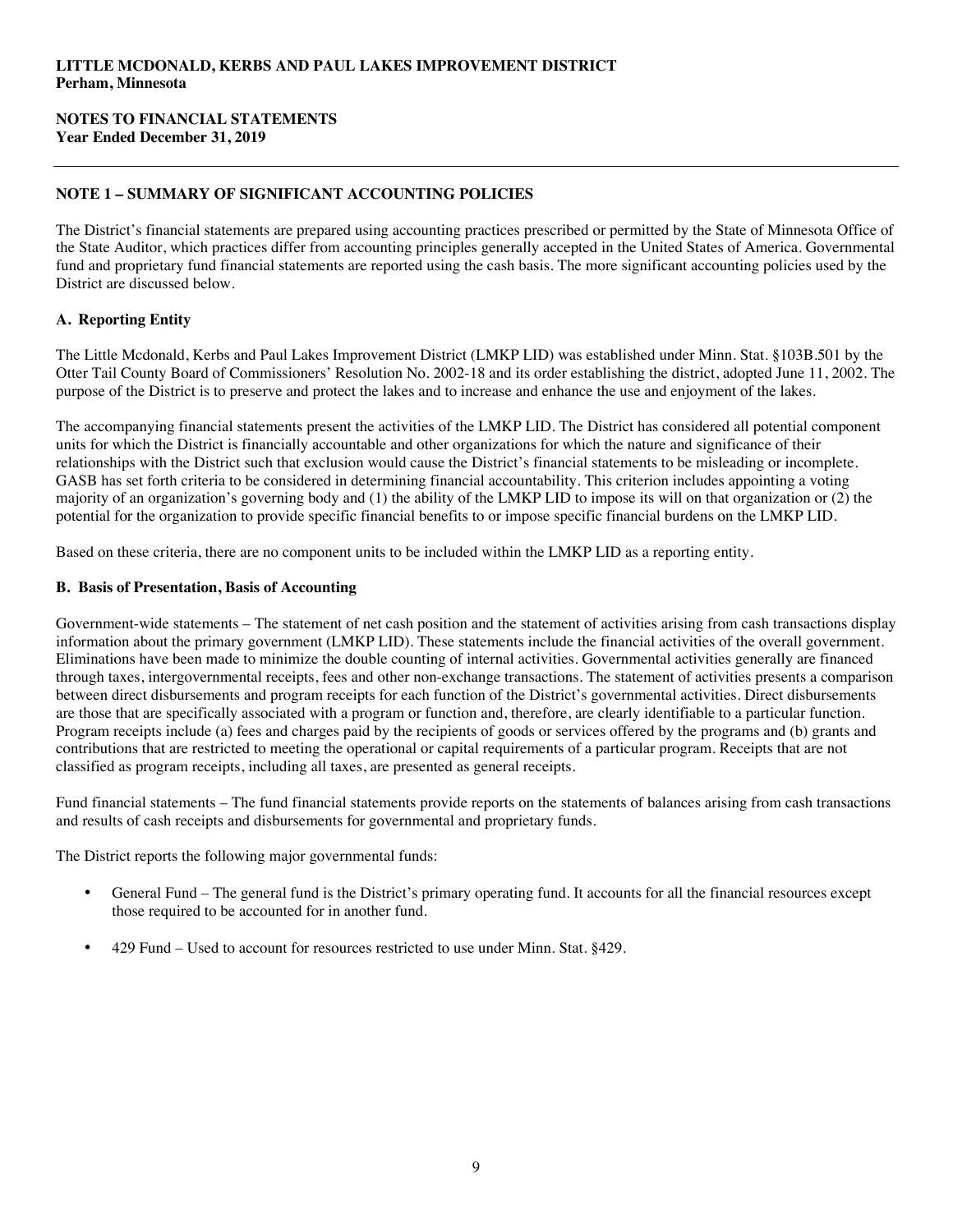### **C. Measurement Focus, Basis of Accounting, and Financial Statement Presentation**

Governmental fund and proprietary fund financial statements are reported using the cash basis. Under this method, revenues are recognized only when the District receives cash, and expenditures are recognized only when the District disburses cash. For the cash basis funds, the Schedules of Accounts Receivable and Schedule of Accounts Payable are displayed as supplemental information.

Amounts reported as program receipts include the following: amounts received from those who purchase, use or directly benefit from a program; amounts received from parties outside the District that are restricted to one or more specific programs; and earnings on investments that are legally restricted for a specific program. Receipts that do not meet the previous criteria are reported as general receipts, including all taxes.

### **D. Cash and Cash Equivalents**

The District considers cash equivalents to be money market accounts and certificates of deposit with original maturities of 3 months or less.

### **E. Fund Balance**

The following classifications describe the relative strength of the spending classifications and the purpose for which resources can be used:

- Nonspendable fund balance Includes fund balance that cannot be spent because it is either 1) not in spendable form or 2) is legally or contractually required to be maintained intact. Examples include inventories and prepaid amounts.
- Restricted fund balance Amounts should be reported as restricted when constraints placed on those resources are either 1) externally imposed by creditors, grantors, contributors; or laws or regulations of other governments or 2) imposed by law through constitutional provisions or enabling legislation.
- Committed fund balance Amounts that can only be used for specific purposes pursuant to constraints imposed by formal action of the government's highest level of decision-making authority. The committed amounts cannot be used for any other purpose unless the government removes or changes the specified use by taking the same type of action it employed to commit those amounts. Committed fund balance includes \$16,000 for the LMKP-DLD Common Leg and \$75,000 for pump house equipment repair.
- Assigned fund balance Amounts that are constrained by the government's intent to use for specified purpose but are neither restricted nor committed. Assigned fund balance in the General fund includes amounts that are intended to be used for specific purposes.
- Unassigned fund balance The residual classification for the General Fund. Includes amounts that have not been assigned to other funds and that have not been restricted, committed, or assigned to specific purposes within the General Fund. The General Fund should be the only fund that reports a positive unassigned fund balance amount.

### **NOTE 2 – DEPOSITS AND INVESTMENTS**

### **Deposits**

In accordance with Minnesota statutes, the District maintains deposits at those depositories authorized by the board of directors. All such depositories are members of the Federal Reserve System.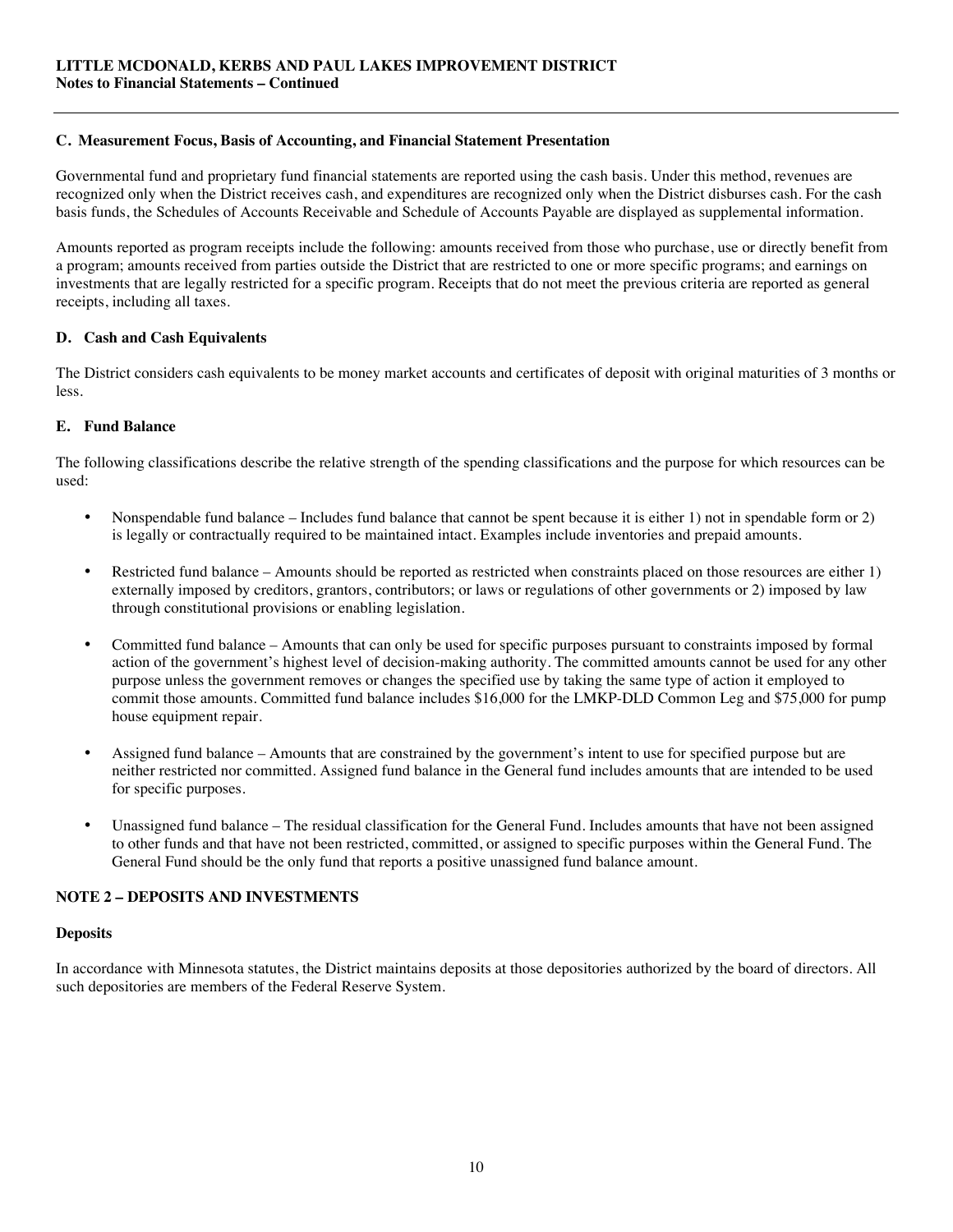### **LITTLE MCDONALD, KERBS AND PAUL LAKES IMPROVEMENT DISTRICT Notes to Financial Statements – Continued**

Minnesota statutes require that all deposits be protected by federal deposit insurance, corporate surety bond, or collateral. The market value of collateral pledged must equal 110% of the deposits not covered by federal deposit insurance or corporate surety bonds. Authorized collateral includes treasury bills, notes, and bonds; issues of U.S. government agencies; general obligations rated "A" or better; revenue obligations rated "AA" or better; irrevocable standard letters of credit issued by the Federal Home Loan Bank; and certificates of deposit. Minnesota statutes require that securities pledged as collateral be held in safekeeping in a restricted account at the Federal Reserve Bank or in an account at a trust department of a commercial bank or other financial institution that is not owned or controlled by the financial institution furnishing the collateral.

At December 31, 2019, deposits were under collateralized by \$359,799. Subsequent to year end, deposits were collateralized in accordance with Minnesota statutes.

### **Investments**

Minnesota statutes authorize the District to invest in obligations of the U.S. Treasury, agencies and instrumentalities, bankers' acceptances, certain repurchase agreements and commercial paper rated A-1 by Standard & Poor's Corporation or P-1 by Moody's Commercial Paper Record. The District held no such investments at December 31, 2019 or during the year.

### **NOTE 3 – PROPERTY TAXES AND SPECIAL ASSESSMENTS**

### **Property Taxes**

Property tax levies are set by the board of directors in July each year and are certified to Otter Tail County for collection in the following year. In Minnesota, counties act as collection agents for all property taxes.

The county spreads all levies over assessable property. Such taxes become a lien on January 1 and receivables by the District at that date. Property taxes may be paid by taxpayers in two equal installments, on May 15 and October 15.

### **Special Assessments**

Special assessments are levied against the benefited properties for the assessable costs of improvement projects in accordance with state statutes. The District usually adopts the assessment rolls when the individual projects are complete or substantially complete. The assessments are collectible over a term of years generally consistent with the term of years of the related bond issue. Collection of annual installments (including interest) is handled by the county in the same manner as property taxes. Property owners are allowed to prepay total future installments without interest or prepayment penalties. Special assessments are generally collected by the county and remitted to the District at the same time property tax settlements are made.

### **NOTE 4 – LONG-TERM DEBT**

Changes in long-term debt for the year ended December 31, 2019 are as follows:

| <b>Type</b>                                           | Beginning<br>Balance | Additions                | Reductions  | Ending Balance                | Due Within One<br>Year   |
|-------------------------------------------------------|----------------------|--------------------------|-------------|-------------------------------|--------------------------|
| General Obligation Improvement Bonds,<br>Series 2016A | .500.000             | $\overline{\phantom{a}}$ | (1.500.000) | S<br>$\overline{\phantom{a}}$ | $\overline{\phantom{a}}$ |
| General Obligation Improvement Bonds,<br>Series 2019A | -                    | 1.459.000                |             | 1,459,000                     | $\overline{\phantom{0}}$ |
| Total                                                 | 1.500.000            | 1.459.000                | (1.500.000) | 1.459.000                     | $\overline{\phantom{0}}$ |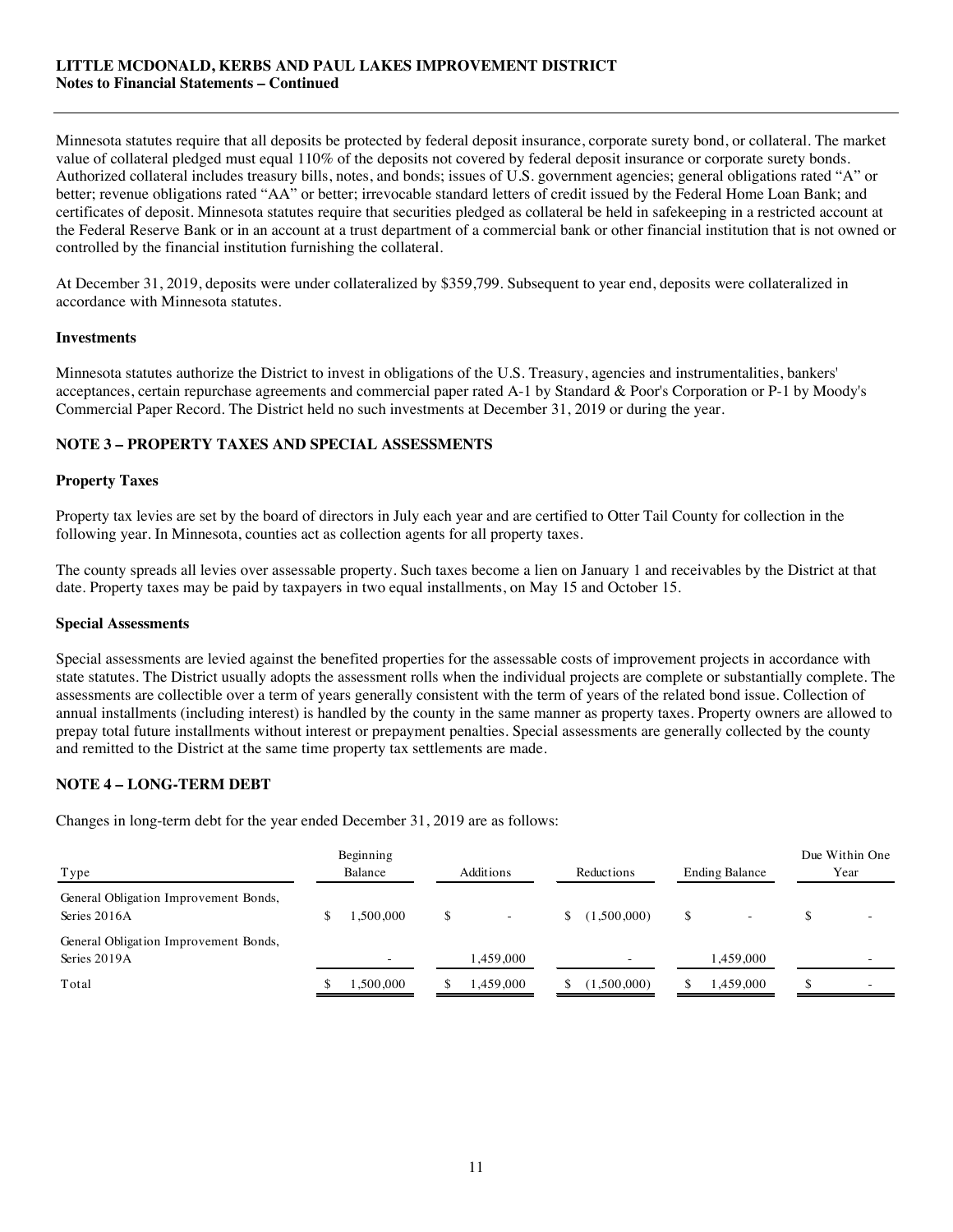Long-term obligations currently outstanding are as follows:

| Type                                                  | Interest Rate | Final Year of<br>Maturity | Authorized and<br>Issued |   | Outstanding |
|-------------------------------------------------------|---------------|---------------------------|--------------------------|---|-------------|
| General Obligation Improvement Bonds,<br>Series 2016A | $1.10\%$      | 2019                      | 1.500.000                | S | $\equiv$    |
| General Obligation Improvement Bonds,<br>Series 2019A | $3.55\%$      | 2030                      | 1.459.000                |   | 1.459.000   |

General obligation improvement bonds are payable from the 429 fund through special assessment revenues.

The estimated principal and interest requirements to maturity will be as follows:

| Years Ending December 31, | Principal   | Interest      |
|---------------------------|-------------|---------------|
| 2020                      | \$          | \$<br>51,794  |
| 2021                      | 124,000     | 49,593        |
| 2022                      | 128,000     | 45,120        |
| 2023                      | 133,000     | 40,488        |
| 2024                      | 138,000     | 35,677        |
| 2025 - 2029               | 766,000     | 100,003       |
| 2030                      | 170,000     | 3,017         |
|                           | \$1,459,000 | \$<br>325,692 |

### **NOTE 5 – INTERFUND TRANSFERS**

| Fund     | Transfer In | Transfer Out |
|----------|-------------|--------------|
| General  | 5.938       | -            |
| 429 Fund |             | (5,938)      |
| Total    | 5,938       | (5,938)      |

Transfers from the 429 Fund to the General Fund were made to cover construction costs.

### **NOTE 6 – PROJECT AGREEMENT**

The LMKP LID and Devils and Little Devils Lake Improvement District (DLD LID) entered into a project agreement for a pumping and outlet filter system. The project consists of three main legs, the LMKP LID Leg, the DLD LID Leg, and a Common Leg. The DLD LID shall pay 20% of all non-bondable expenses associated with the Common Leg and all nonbondable expenses associated with the DLD LID Leg. The LMKP LID shall pay 80% of all non-bondable expense associated with the Common Leg and all nonbondable expenses associated with the LMKP LID Leg.

The DLD LID shall contribute \$4,000 to a joint maintenance fund for the Common Leg and the LMKP LID will contribute \$16,000. If it is necessary to add additional sums in the future to this fund, both LIDS agree to work cooperatively to develop a contribution plan based on usage. Non-maintenance costs shall be shared 40% by the DLD LID and 60% by the LMKP LID.

### **NOTE 7 – SUBSEQUENT EVENTS**

The District has evaluated subsequent events through August 13, 2020, the date on which the financial statements were available to be issued.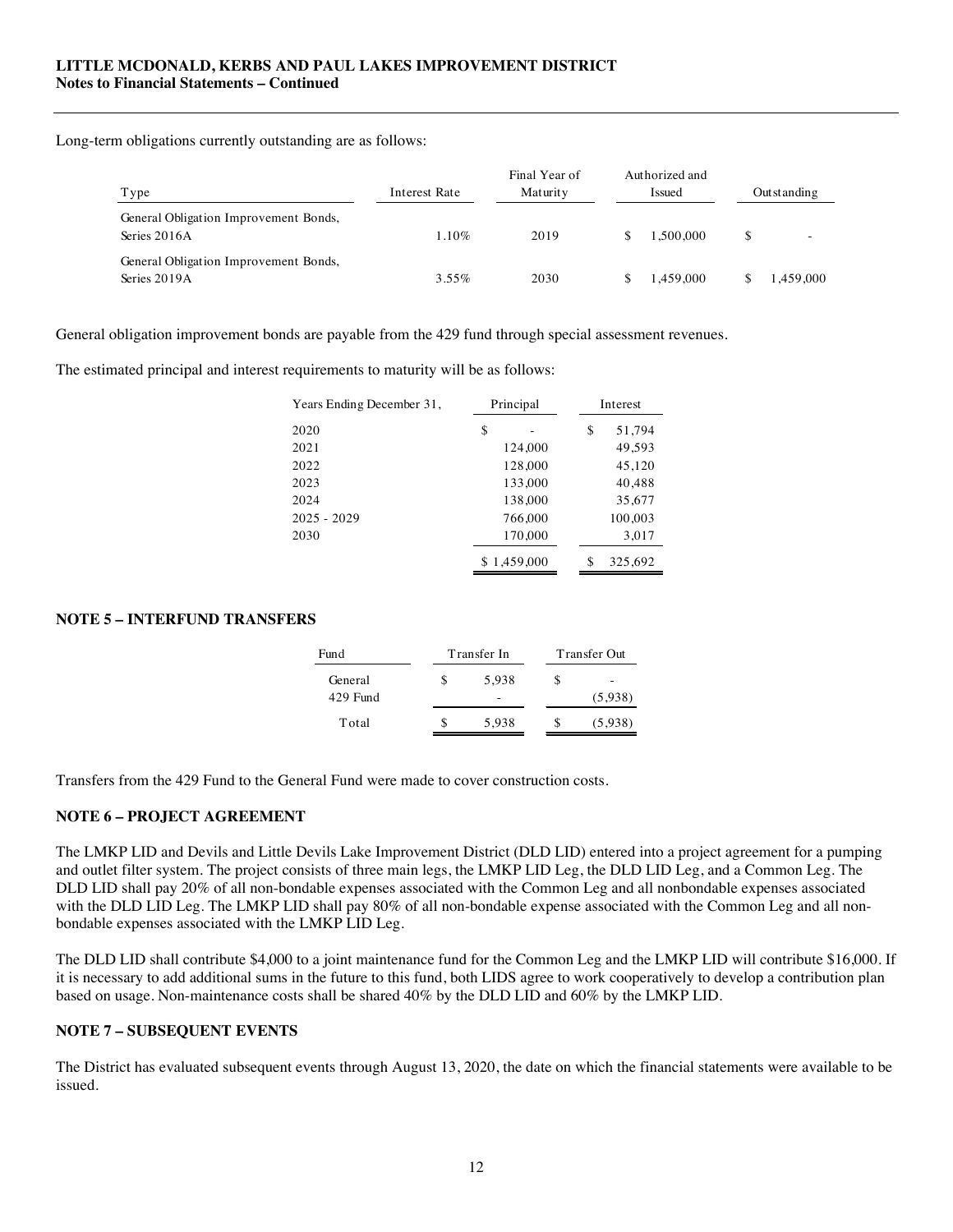### **BUDGETARY COMPARISON SCHEDULE – CASH BASIS – GENERAL FUND Year ended December 31, 2019**

|                                      | Original and Final<br>Budget | <b>Actual Amounts</b> | Variance with<br>Final Budget<br>Positive<br>(Negative) |
|--------------------------------------|------------------------------|-----------------------|---------------------------------------------------------|
| <b>RECEIPTS</b>                      |                              |                       |                                                         |
| Taxes                                | \$<br>70,000                 | \$<br>68,198          | \$<br>(1,802)                                           |
| <b>Intergovernmental Receipts</b>    |                              | 1,284                 | 1,284                                                   |
| <b>Investment Earnings</b>           |                              | 1,030                 | 1,030                                                   |
| Miscellaneous                        |                              | 8,229                 | 8,229                                                   |
| <b>Total Receipts</b>                | 70,000                       | 78,741                | 8,741                                                   |
| <b>DISBURSEMENTS</b>                 |                              |                       |                                                         |
| General Government                   | 1,270                        | 2,881                 | (1,611)                                                 |
| Conservation of Natural Resources    | 68,730                       | 103,792               | (35,062)                                                |
| <b>Total Disbursements</b>           | 70,000                       | 106,673               | (36, 673)                                               |
| Disbursements over Receipts          |                              | (27, 932)             | (27, 932)                                               |
| OTHER FINANCING SOURCES              |                              |                       |                                                         |
| Transfer In                          |                              | 5,938                 | 5,938                                                   |
| <b>Total Other Financing Sources</b> |                              | 5,938                 | 5,938                                                   |
| NET CHANGE IN CASH FUND BALANCE      |                              | (21, 994)             | (21,994)                                                |
| CASH FUND BALANCE, BEGINNING OF YEAR |                              | 355,747               |                                                         |
| CASH FUND BALANCE, END OF YEAR       |                              | \$<br>333,753         |                                                         |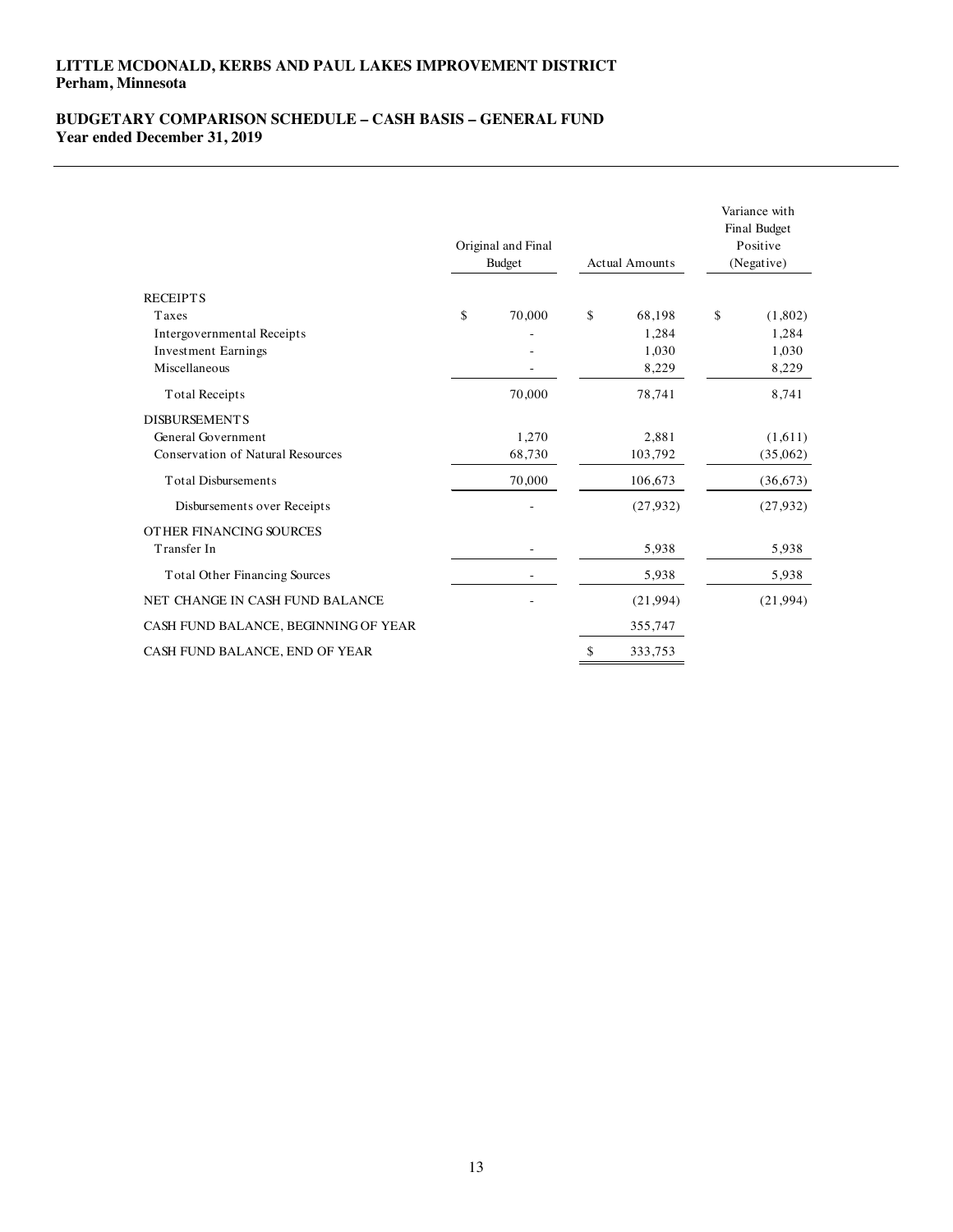# LITTLE MCDONALD, KERBS AND PAUL LAKES IMPROVEMENT DISTRICT<br>Perham, Minnesota **LITTLE MCDONALD, KERBS AND PAUL LAKES IMPROVEMENT DISTRICT , Minnesota**

### **SCHEDULE OF INDEBTEDNESS**<br>December 31, 2019 **December 31, 2019 SCHEDULE OF INDEBTEDNESS**

| Bonded Indebtedness<br>General Obligation<br>2016 G.O. Improvement<br>2019A G.O. Improvement |                                      |
|----------------------------------------------------------------------------------------------|--------------------------------------|
| $1.10\%$<br>3.55%                                                                            | Interest Rate                        |
| 6/15/2016<br>1/30/2019                                                                       | Issue Date                           |
| 6/1/2019<br>2/1/2030                                                                         | Maturity<br>Date<br><b>Final</b>     |
| \$ 1,500,000                                                                                 | Outstanding in<br>January 1,<br>2019 |
| \$1,459,000                                                                                  | Issued in 2019                       |
| $(000'005'1)$ \$                                                                             | Paid in 2019                         |
| \$1,459,00                                                                                   | Outstanding<br>December 31,<br>2019  |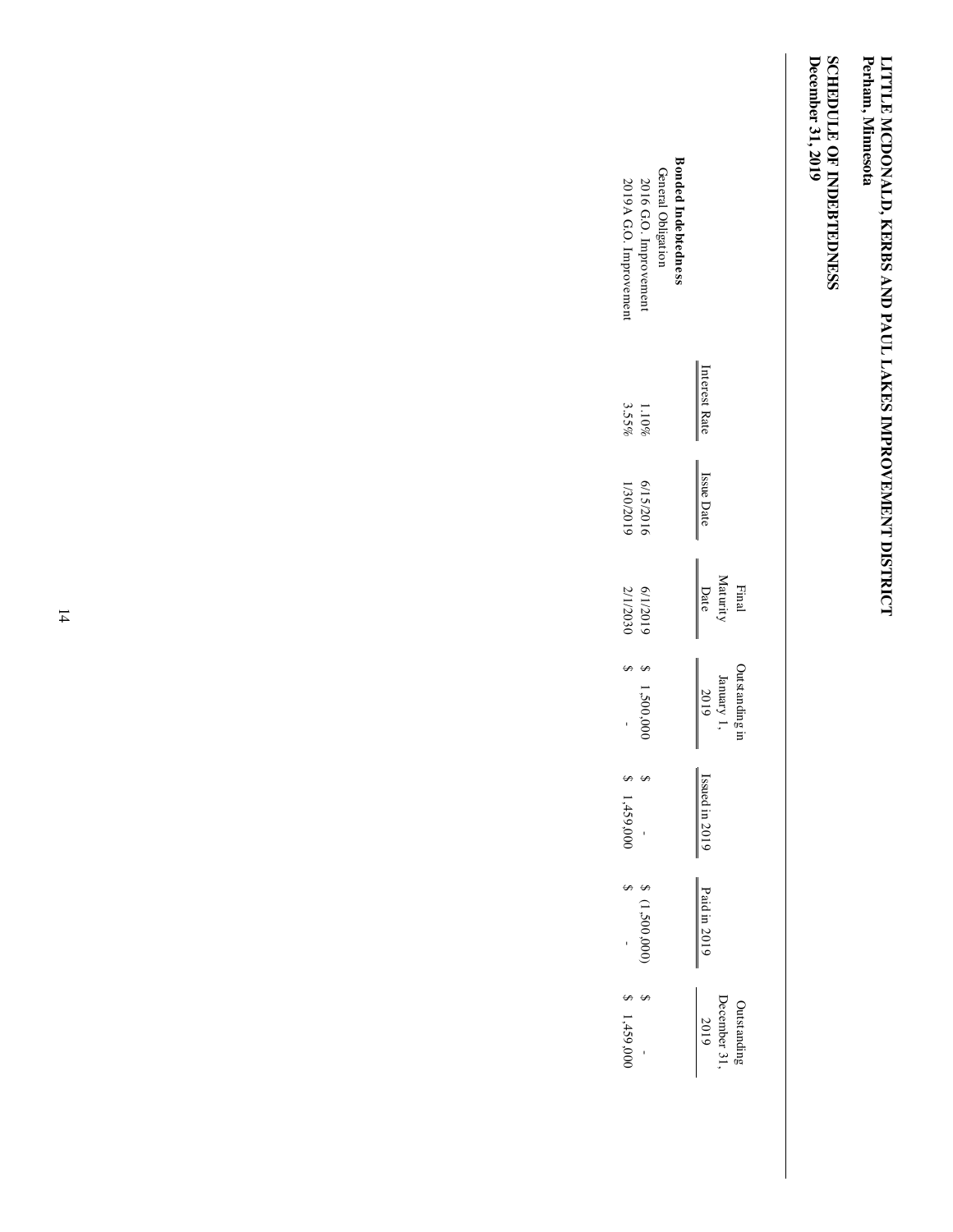### **SCHEDULE OF ACCOUNTS RECEIVABLE December 31, 2019**

| Fund     | Source of Revenue and Purpose | Amount |        |  |
|----------|-------------------------------|--------|--------|--|
| 429 Fund | Special Assessments           |        | 84.233 |  |
|          |                               |        | 84.233 |  |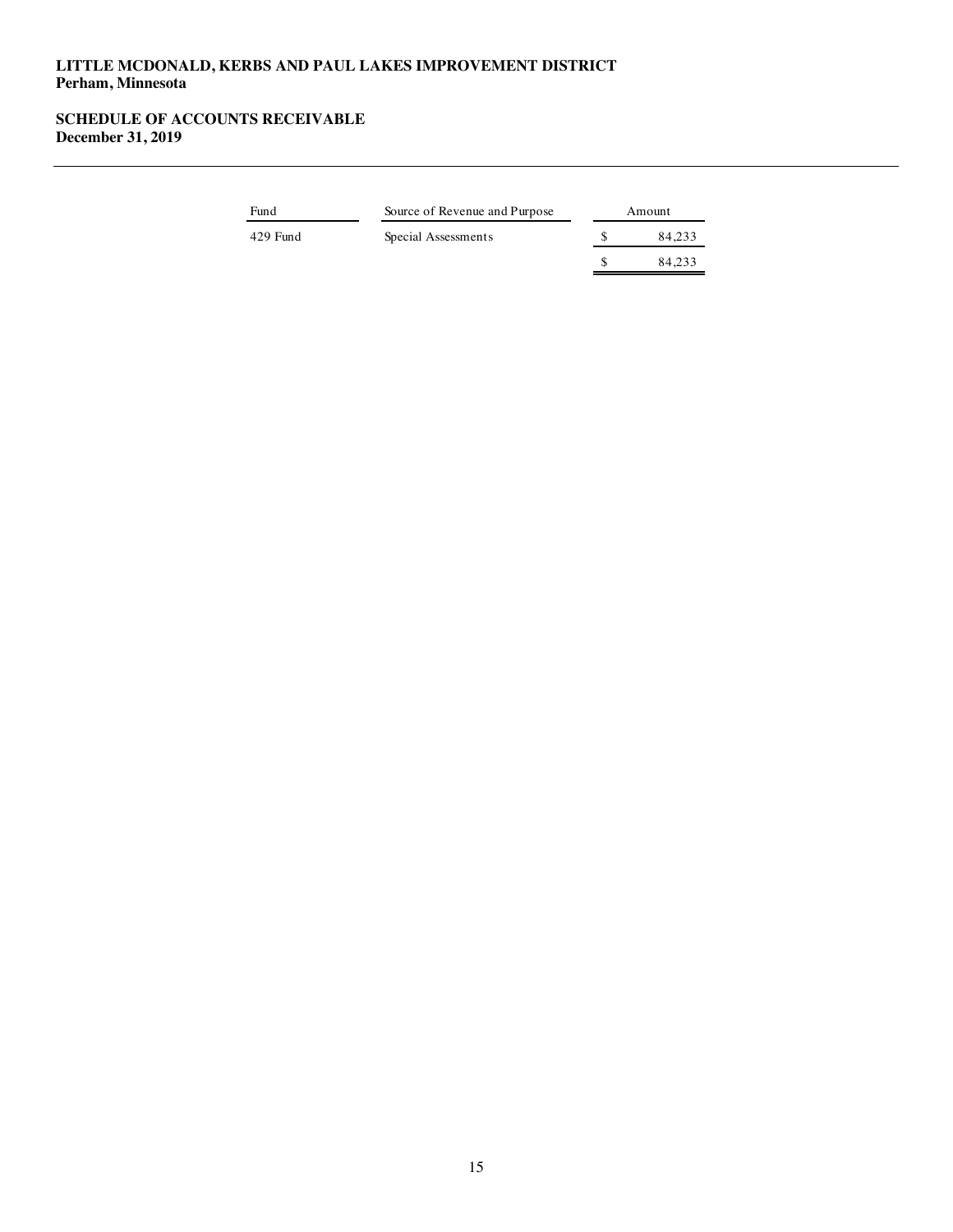### **SCHEDULE OF ACCOUNTS PAYABLE December 31, 2019**

| Fund     | Vendor Name             | Item and Purpose        | Claim Number    | Amount       |
|----------|-------------------------|-------------------------|-----------------|--------------|
| 429 Fund | Midwest Bank            | Interest Expense        | N/A             | \$<br>21,581 |
| 429 Fund | Moore Engineering, Inc. | <b>Engineering Fees</b> | 22844           | 3,155        |
| 429 Fund | Moore Engineering, Inc. | <b>Engineering Fees</b> | 22843           | 560          |
| 429 Fund | Moore Engineering, Inc. | <b>Engineering Fees</b> | 22842           | 320          |
| General  | Photo Magic             | Printing                | #383            | 48           |
| General  | Forum Communications    | Meeting Expense         | 2809939         | 28           |
| General  | Lake Region Electric    | <b>Utilities</b>        | 0420-000-12-006 | 455          |
|          |                         |                         |                 | \$<br>26.147 |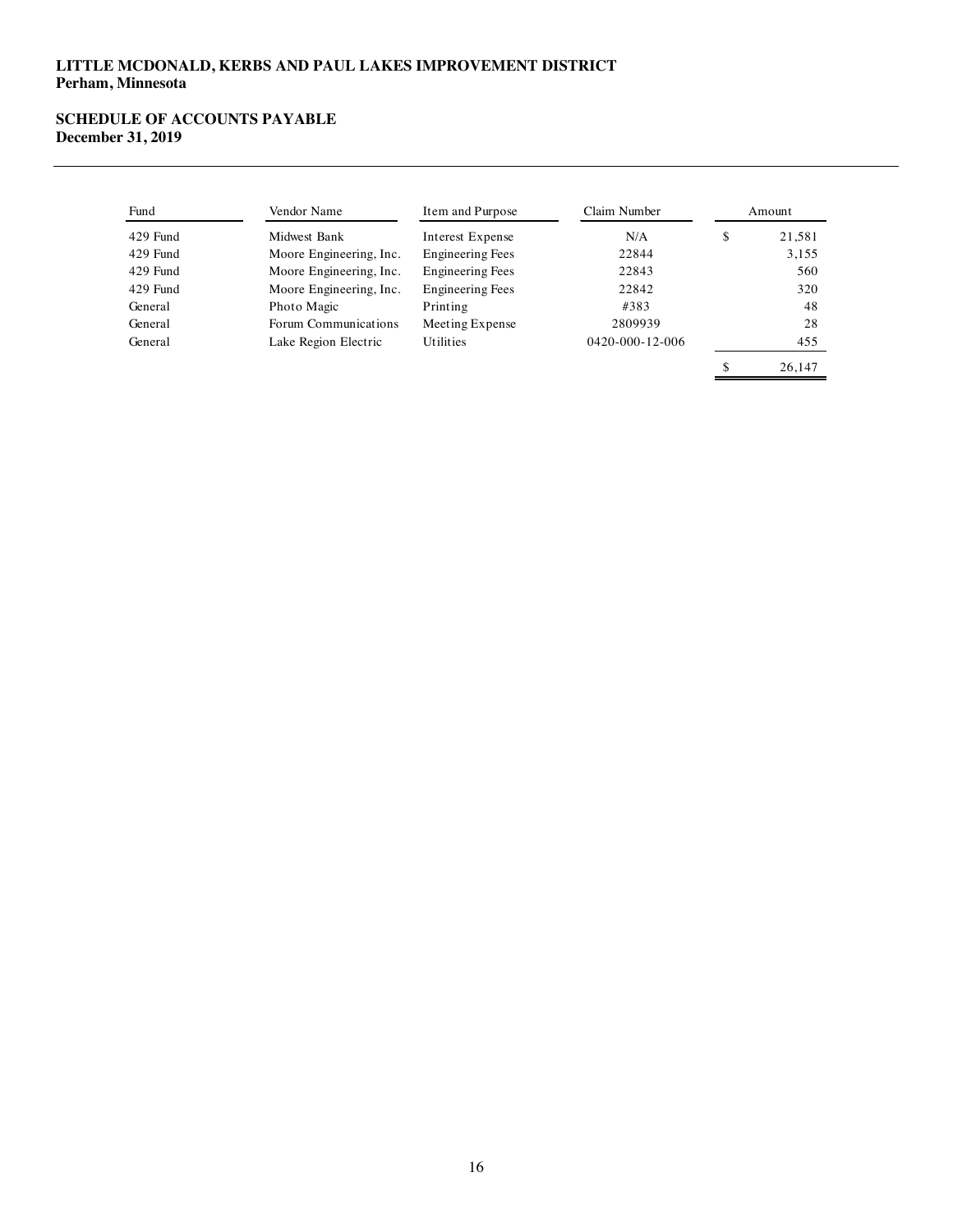

### **INDEPENDENT AUDITOR'S REPORT ON INTERNAL CONTROL OVER FINANCIAL REPORTING AND ON COMPLIANCE AND OTHER MATTERS BASED ON AN AUDIT OF FINANCIAL STATEMENTS PERFORMED IN ACCORDANCE WITH** *GOVERNMENT AUDITING STANDARDS*

Board of Directors Little Mcdonald, Kerbs and Paul Lakes Improvement District Perham, Minnesota

We have audited, in accordance with auditing standards generally accepted in the United States of America and the standards applicable to financial audits contained in *Government Auditing Standards*, issued by the Comptroller General of the United States, the financial statements of the governmental activities and each major fund of the Little Mcdonald, Kerbs and Paul Lakes Improvement District as of and for the year ended December 31, 2019, and the related notes to the financial statements, which collectively comprise the District's basic financial statements, and have issued our report thereon dated August 13, 2020.

### **Internal Control over Financial Reporting**

In planning and performing our audit of the financial statements, we considered the District's internal control over financial reporting (internal control) as a basis to determine the audit procedures that are appropriate in the circumstances for the purpose of expressing our opinions on the financial statements, but not for the purpose of expressing an opinion on the effectiveness of the District's internal control. Accordingly, we do not express an opinion on the effectiveness of the District's internal control.

Our consideration of internal control over financial reporting was for the limited purpose described in the preceding paragraph and was not designed to identify all deficiencies in internal control over financial reporting that might be material weaknesses or significant deficiencies and therefore, material weaknesses or significant deficiencies may exist that were not identified. However, as described in the accompanying schedule of findings, we identified certain deficiencies in internal control that we consider to be material weaknesses.

A *deficiency in internal control* exists when the design or operation of a control does not allow management or employees, in the normal course of performing their assigned functions, to prevent, or detect and correct, misstatements on a timely basis. A *material weakness* is a deficiency, or combination of deficiencies, in internal control, such that there is a reasonable possibility that a material misstatement of the District's financial statements will not be prevented or detected and corrected on a timely basis. We consider the deficiencies described as findings 2019-001 and 2019-002 in the accompanying schedule of findings to be material weaknesses.

A *significant deficiency* is a deficiency, or a combination of deficiencies, in internal control that is less severe than a material weakness, yet important enough to merit attention by those charged with governance.

### **Compliance and Other Matters**

As part of obtaining reasonable assurance about whether the District 's financial statements are free from material misstatement, we performed tests of its compliance with certain provisions of laws, regulations, contracts, and grant agreements, noncompliance with which could have a direct and material effect on the determination of financial statement amounts. However, providing an opinion on compliance with those provisions was not an objective of our audit, and accordingly, we do not express such an opinion. The results of

Nadine Julson, LLC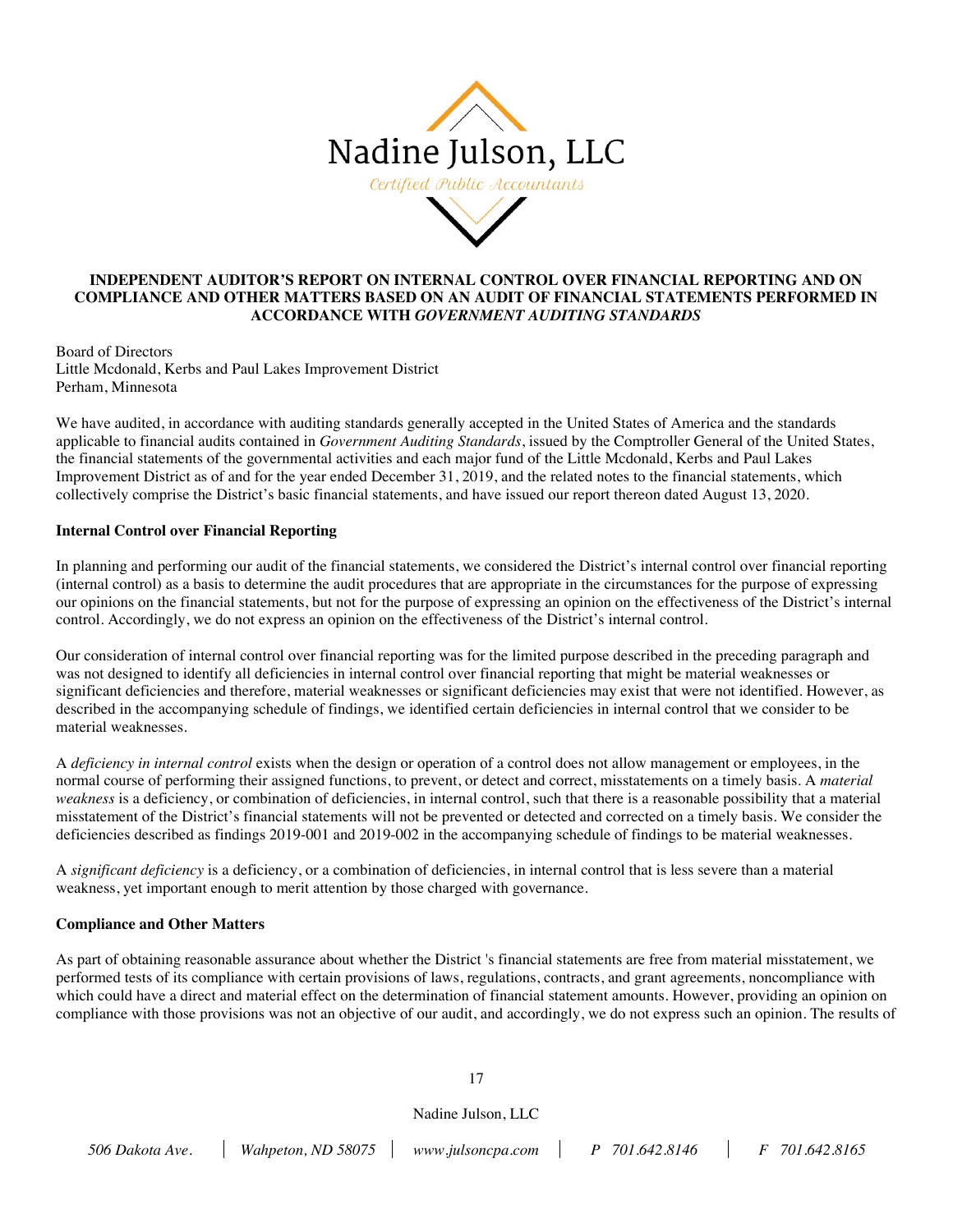our tests disclosed no instances of noncompliance or other matters that are required to be reported under *Government Auditing Standards*.

### **Response to Findings**

The District's responses to the findings identified in our audit are described in the separately issued corrective action plan and the accompanying schedule of findings. The District's responses were not subjected to the auditing procedures applied in the audit of the financial statements and, accordingly, we express no opinion on it.

### **Purpose of this Report**

The purpose of this report is solely to describe the scope of our testing of internal control and compliance and the results of that testing, and not to provide an opinion on the effectiveness of the entity's internal control or on compliance. This report is an integral part of an audit performed in accordance with *Government Auditing Standards* in considering the entity's internal control and compliance. Accordingly, this communication is not suitable for any other purpose.

Nadin Julian. LLC

Nadine Julson, LLC Wahpeton, ND August 13, 2020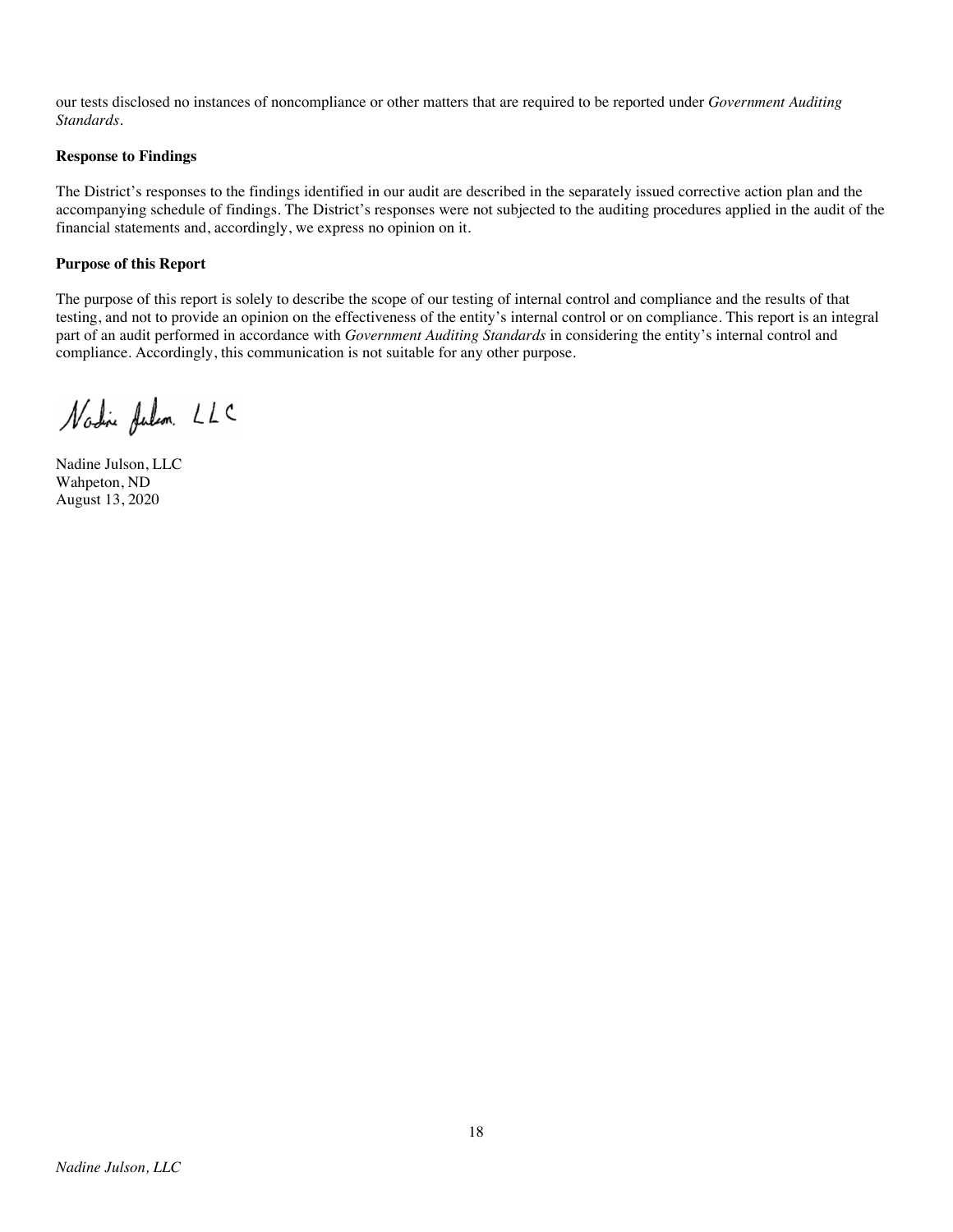

### **INDEPENDENT AUDITOR'S REPORT ON** *MINNESOTA LEGAL COMPLIANCE*

Board of Directors Little Mcdonald, Kerbs and Paul Lakes Improvement District Perham, Minnesota

We have audited, in accordance with auditing standards generally accepted in the United States of America and the standards applicable to financial audits contained in Government Auditing Standards issued by the Comptroller General of the United States, the financial statements of the governmental activities and each major fund of the Little Mcdonald, Kerbs and Paul Lakes Improvement District as of and for the year ended December 31, 2019, and the related notes to the financial statements, which collectively comprise the District's basic financial statements, and have issued our report thereon dated August 13, 2020.

In connection with our audit, nothing came to our attention that caused us to believe that the Little Mcdonald, Kerbs and Paul Lakes Improvement District failed to comply with the provisions of the contracting and bidding, deposits and investments, conflicts of interest, public indebtedness, claims and disbursements, and miscellaneous provisions) sections of the Minnesota Legal Compliance Audit Guide for Other Political Subdivisions, promulgated by the State Auditor pursuant to Minn. Stat. § 6.65, except as described in the schedule of findings as items 2019-003 and 2019-004. However, our audit was not directed primarily toward obtaining knowledge of such noncompliance. Accordingly, had we performed additional procedures, other matters may have come to our attention regarding the District's noncompliance with the above referenced provisions, insofar as they relate to accounting matters.

The purpose of this report is solely to describe the scope of our testing of compliance and the results of that testing, and not to provide an opinion on compliance. Accordingly, this communication is not suitable for any other purpose.

Nadia Aulin, LLC

Nadine Julson, LLC Wahpeton, ND August 13, 2020

Nadine Julson, LLC

*506 Dakota Ave. Wahpeton, ND 58075 www.julsoncpa.com P 701.642.8146 F 701.642.8165*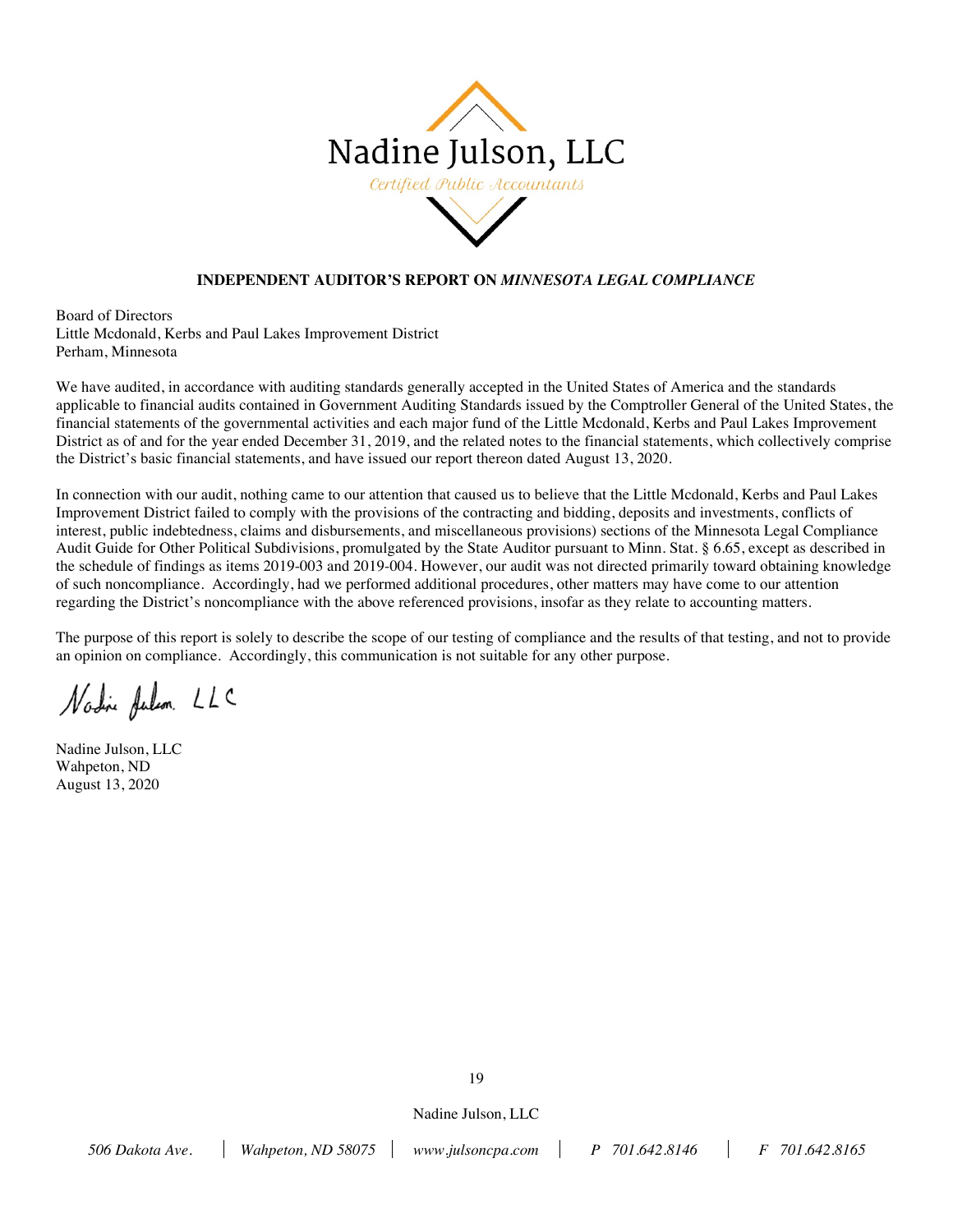### **SCHEDULE OF FINDINGS AND QUESTIONED COSTS Year Ended December 31, 2019**

SECTION I – SUMMARY OF AUDITOR'S RESULTS

| bomman of hobiton bubbonid                                                                            |            |            |   |               |
|-------------------------------------------------------------------------------------------------------|------------|------------|---|---------------|
| <b>Financial Statements</b>                                                                           |            |            |   |               |
| Type of Report Issued:                                                                                | Unmodified |            |   |               |
| Internal Control Over Financial<br>Reporting                                                          |            |            |   |               |
| Material weakness identified?<br>Significant deficiencies identified not<br>considered to be material | X          | <b>Yes</b> |   | No            |
| weaknesses?                                                                                           |            | Yes        | X | None reported |
| Noncompliance material to financial<br>statements noted?                                              |            | Yes        | X | No            |

### **SECTION II – FINANCIAL STATEMENT FINDINGS**

### *2019-001 LACK OF SEGREGATION OF DUTIES*

### **Criteria**

An appropriate system of internal controls has the proper segregation of duties between authorization, custody, record keeping, and reconciliation functions.

### **Condition**

Proper internal control surrounding custody of assets, the recording of transactions, reconciling bank accounts and preparation of financial statements dictates that there should be sufficient accounting personnel, so duties of employees are properly segregated. More segregation of duties would provide better control over the assets of the District.

### **Effect**

The lack of segregation of duties increases the risk of fraud and the risk of misstatement of the District's financial condition whether due to error or fraud.

### **Recommendation**

The accounting functions should be reviewed to determine if additional segregation of duties is feasible and to improve the efficiency and effectiveness of financial management and financial statement accuracy for the District. Segregation of authorization, custody of assets, record keeping, and reconciliation functions would assist in mitigating the risk of fraud or misstatements to the financial statements.

### **Views of Responsible Officials**

There is no disagreement with the audit finding and we understand that this will be a repeated recommendation due to the limited amount of resources of the District.